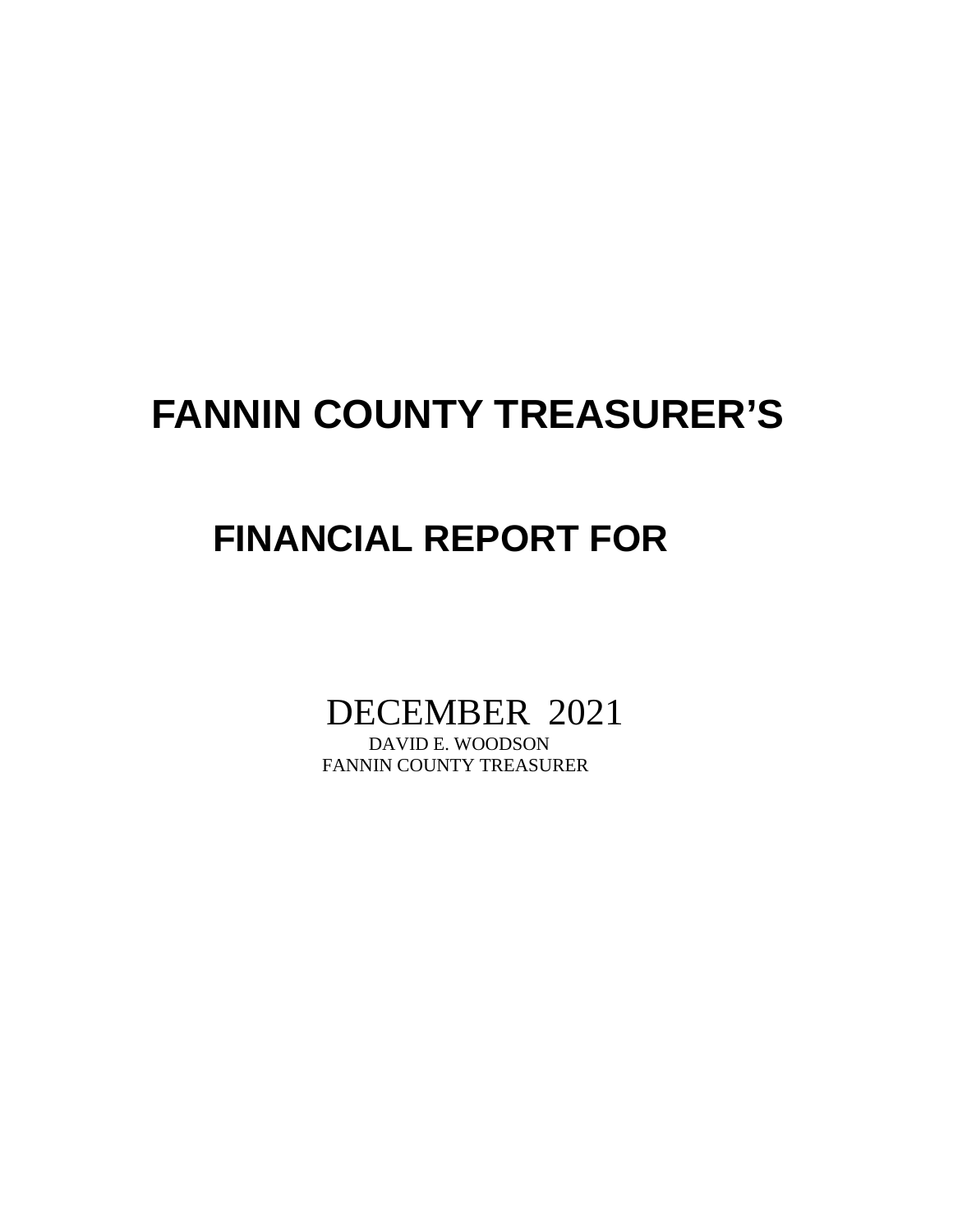### **Receipt Listing by Product Code**

Fannin County, TX **Fannin County, TX** Totals by General Ledger Cash Account

Date Range: 12/01/2021 - 12/31/2021

| <b>Product Code</b>         |           | <b>Product Code Description</b>                 |                               |                                                              |                       |
|-----------------------------|-----------|-------------------------------------------------|-------------------------------|--------------------------------------------------------------|-----------------------|
| 6th Ct of Appeals CC        |           | Co Clk 6th Ct of Appeals                        |                               |                                                              |                       |
| Receipt Number              | Date      | <b>EOD Packet Number</b>                        | Payor Name                    | Cash GL Account Number                                       | <b>Applied Amount</b> |
| R00001405                   | 12/7/2021 | CLPKT00249 - Receipts 12-7-<br>2021             | <b>COUNTY CLERK</b>           | 999-103-1000 - Combined Checking AP                          | 80.00                 |
|                             |           |                                                 |                               | 6th Ct of Appeals CC Subtotal:                               | 80.00                 |
| 6th Ct of Appeals DC        |           | Dist Clk 6th Ct of Appeals                      |                               |                                                              |                       |
| Receipt Number              | Date      | <b>EOD Packet Number</b>                        | Payor Name                    | Cash GL Account Number                                       | <b>Applied Amount</b> |
| R00001427                   |           | 12/14/2021 CLPKT00254 - Receipts 10-14-<br>2021 | <b>DISTRICT CLERK</b>         | 999-103-1000 - Combined Checking AP                          | 100.00                |
|                             |           |                                                 |                               | 6th Ct of Appeals DC Subtotal:                               | 100.00                |
| <b>Alcohol License</b>      |           | <b>Alocohol Beverage License</b>                |                               |                                                              |                       |
| <b>Receipt Number</b>       | Date      | <b>EOD Packet Number</b>                        | Payor Name                    | Cash GL Account Number                                       | <b>Applied Amount</b> |
| R00001387                   | 12/3/2021 | CLPKT00247 - Receipts 12-3-<br>2021             | TAX A/C                       | 999-103-1000 - Combined Checking AP                          | 180.00                |
|                             |           |                                                 |                               | <b>Alcohol License Subtotal:</b>                             | 180.00                |
| <b>Attnys &amp; Doctors</b> |           | <b>Attnys &amp; Doctors</b>                     |                               |                                                              |                       |
| <b>Receipt Number</b>       | Date      | <b>EOD Packet Number</b>                        | Payor Name                    | Cash GL Account Number                                       | <b>Applied Amount</b> |
| R00001405                   | 12/7/2021 | CLPKT00249 - Receipts 12-7-<br>2021             | <b>COUNTY CLERK</b>           | 999-103-1000 - Combined Checking AP                          | 1,043.69              |
| R00001427                   |           | 12/14/2021 CLPKT00254 - Receipts 10-14-<br>2021 | <b>DISTRICT CLERK</b>         | 999-103-1000 - Combined Checking AP                          | 104.80                |
|                             |           |                                                 |                               | <b>Attnys &amp; Doctors Subtotal:</b>                        | 1,148.49              |
| <b>Bail Bond</b>            |           | <b>Bail Bond Fees</b>                           |                               |                                                              |                       |
| Receipt Number              | Date      | <b>EOD Packet Number</b>                        | Payor Name                    | Cash GL Account Number                                       | <b>Applied Amount</b> |
| R00001434                   |           | 12/16/2021 CLPKT00256 - Receipts 12-16-<br>2021 | <b>CARPENTER'S BAIL BONDS</b> | 130-103-1130 - SURETY BAIL BOND FEE                          | 30.00                 |
| R00001435                   |           | 12/16/2021 CLPKT00256 - Receipts 12-16-<br>2021 |                               | FANNIN COUNTY BAIL BONDS 130-103-1130 - SURETY BAIL BOND FEE | 120.00                |
| R00001436                   |           | 12/16/2021 CLPKT00256 - Receipts 12-16-<br>2021 | DOC'S BAIL BONDS              | 130-103-1130 - SURETY BAIL BOND FEE                          | 150.00                |
|                             |           |                                                 |                               | <b>Bail Bond Subtotal:</b>                                   | 300.00                |
| <b>Bldg Permits</b>         |           | <b>Building Permits</b>                         |                               |                                                              |                       |
| <b>Receipt Number</b>       | Date      | <b>EOD Packet Number</b>                        | Payor Name                    | Cash GL Account Number                                       | <b>Applied Amount</b> |
| R00001407                   | 12/8/2021 | CLPKT00250 - Receipts 12-8-<br>2021             | <b>CHRIS MONTGOMERY</b>       | 999-103-1000 - Combined Checking AP                          | 150.00                |
| R00001433                   |           | 12/15/2021 CLPKT00255 - Receipts 12-15-<br>2021 | <b>GARY STEINBRENNER</b>      | 999-103-1000 - Combined Checking AP                          | 150.00                |
| R00001462                   |           | 12/28/2021 CLPKT00261 - Receipts 12-28-<br>2021 | CINDY M. MASON                | 999-103-1000 - Combined Checking AP                          | 150.00                |
|                             |           |                                                 |                               | <b>Bldg Permits Subtotal:</b>                                | 450.00                |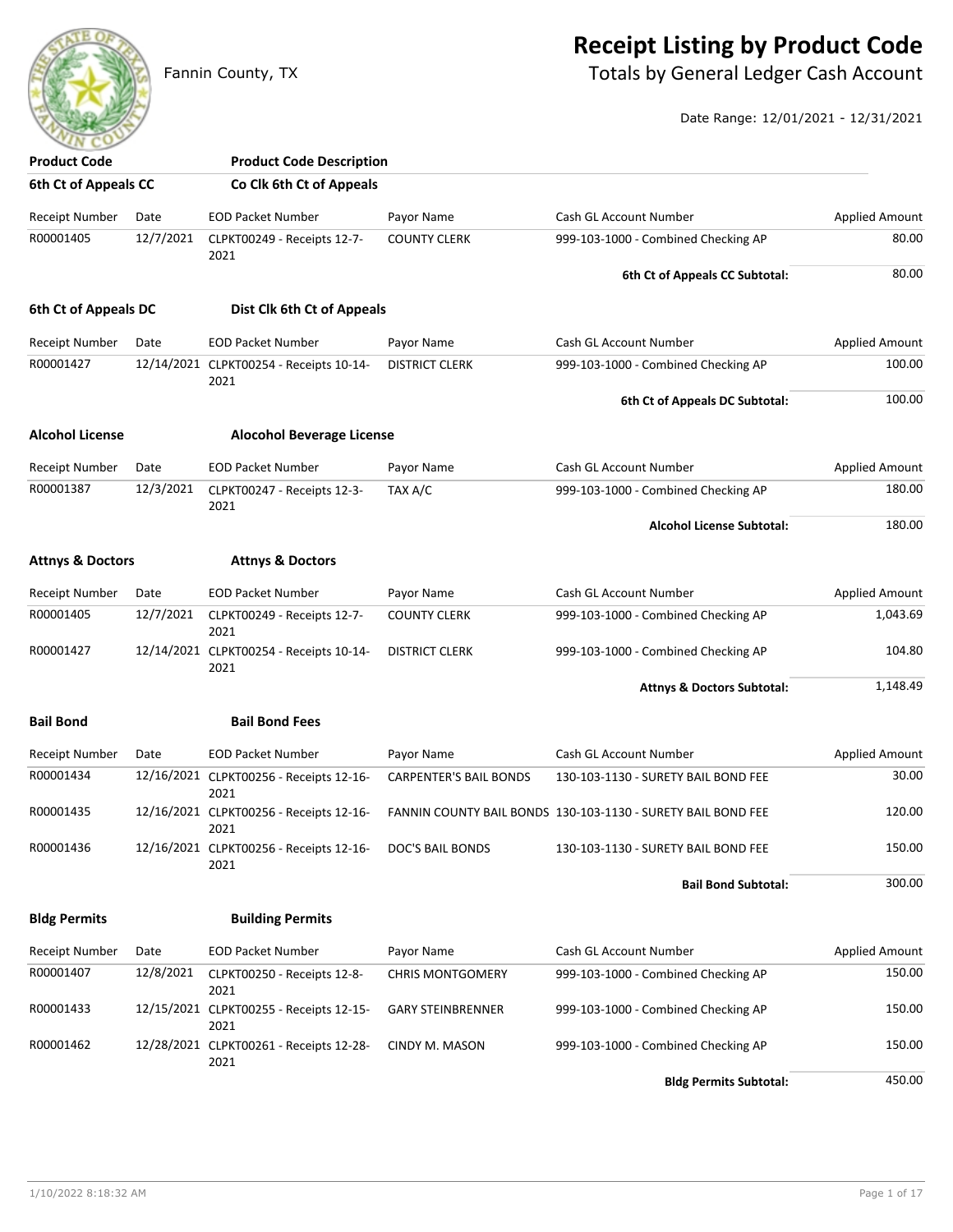| <b>Product Code</b>    |           | <b>Product Code Description</b>                 |                           |                                      |                       |
|------------------------|-----------|-------------------------------------------------|---------------------------|--------------------------------------|-----------------------|
| <b>Blood Draws</b>     |           | <b>Blood Draws</b>                              |                           |                                      |                       |
| <b>Receipt Number</b>  | Date      | <b>EOD Packet Number</b>                        | Payor Name                | Cash GL Account Number               | <b>Applied Amount</b> |
| R00001404              | 12/7/2021 | CLPKT00249 - Receipts 12-7-<br>2021             | <b>FANNIN COUNTY CSCD</b> | 360-103-1360 - D.A. FEE CASH ACCOUNT | 109.75                |
|                        |           |                                                 |                           | <b>Blood Draws Subtotal:</b>         | 109.75                |
| <b>Bond Forfeiture</b> |           | <b>Bond Forfeiture</b>                          |                           |                                      |                       |
| <b>Receipt Number</b>  | Date      | <b>EOD Packet Number</b>                        | Payor Name                | Cash GL Account Number               | <b>Applied Amount</b> |
| R00001405              | 12/7/2021 | CLPKT00249 - Receipts 12-7-<br>2021             | <b>COUNTY CLERK</b>       | 999-103-1000 - Combined Checking AP  | 10.00                 |
|                        |           |                                                 |                           | <b>Bond Forfeiture Subtotal:</b>     | 10.00                 |
| <b>Bond Super Fees</b> |           | <b>Bond Supervision Fees</b>                    |                           |                                      |                       |
| <b>Receipt Number</b>  | Date      | <b>EOD Packet Number</b>                        | Payor Name                | Cash GL Account Number               | <b>Applied Amount</b> |
| R00001395              | 12/3/2021 | CLPKT00247 - Receipts 12-3-                     | <b>FANNIN COUNTY CSCD</b> | 999-103-1000 - Combined Checking AP  | 7,796.00              |
|                        |           | 2021                                            |                           | <b>Bond Super Fees Subtotal:</b>     | 7,796.00              |
| <b>Car Reg General</b> |           | <b>Car Reg General</b>                          |                           |                                      |                       |
| <b>Receipt Number</b>  | Date      | <b>EOD Packet Number</b>                        | Payor Name                | Cash GL Account Number               | <b>Applied Amount</b> |
| R00001391              | 12/3/2021 | CLPKT00247 - Receipts 12-3-                     | TAX A/C                   | 999-103-1000 - Combined Checking AP  | 6.90                  |
| R00001392              | 12/3/2021 | 2021<br>CLPKT00247 - Receipts 12-3-             | TAX A/C                   | 999-103-1000 - Combined Checking AP  | 1,694.05              |
|                        |           | 2021                                            |                           |                                      |                       |
| R00001394              | 12/3/2021 | CLPKT00247 - Receipts 12-3-<br>2021             | TAX A/C                   | 999-103-1000 - Combined Checking AP  | 1,020.30              |
| R00001409              | 12/9/2021 | CLPKT00251 - Receipts 12-9-<br>2021             | TAX A/C                   | 999-103-1000 - Combined Checking AP  | 2,598.30              |
| R00001410              | 12/9/2021 | CLPKT00251 - Receipts 12-9-<br>2021             | TAX A/C                   | 999-103-1000 - Combined Checking AP  | 4.60                  |
| R00001412              | 12/9/2021 | CLPKT00251 - Receipts 12-9-                     | TAX A/C                   | 999-103-1000 - Combined Checking AP  | 17.10                 |
| R00001428              |           | 2021<br>12/14/2021 CLPKT00254 - Receipts 10-14- | TAX A/C                   | 999-103-1000 - Combined Checking AP  | 2,140.85              |
| R00001446              |           | 2021                                            | TAX A/C                   |                                      | 1,892.90              |
|                        |           | 12/21/2021 CLPKT00259 - Receipts 12-21-<br>2021 |                           | 999-103-1000 - Combined Checking AP  |                       |
| R00001447              |           | 12/21/2021 CLPKT00259 - Receipts 12-21-<br>2021 | TAX A/C                   | 999-103-1000 - Combined Checking AP  | 2.30                  |
| R00001449              |           | 12/21/2021 CLPKT00259 - Receipts 12-21-<br>2021 | TAX A/C                   | 999-103-1000 - Combined Checking AP  | 11.50                 |
| R00001465              |           | 12/30/2021 CLPKT00262 - Receipts 12-30-         | TAX A/C                   | 999-103-1000 - Combined Checking AP  | 1,355.55              |
|                        |           | 2021                                            |                           | <b>Car Reg General Subtotal:</b>     | 10,744.35             |
| Car Reg R&B Percenta   |           | <b>Car Reg R&amp;B Percentages</b>              |                           |                                      |                       |
| <b>Receipt Number</b>  | Date      | <b>EOD Packet Number</b>                        | Payor Name                | Cash GL Account Number               | <b>Applied Amount</b> |
| R00001391              | 12/3/2021 | CLPKT00247 - Receipts 12-3-                     | TAX A/C                   | 999-103-1000 - Combined Checking AP  | 30.00                 |
| R00001392              | 12/3/2021 | 2021<br>CLPKT00247 - Receipts 12-3-<br>2021     | TAX A/C                   | 999-103-1000 - Combined Checking AP  | 5,940.00              |

R00001394 12/3/2021 CLPKT00247 - Receipts 12-3- TAX A/C 999-103-1000 - Combined Checking AP 3,430.00

R00001409 12/9/2021 CLPKT00251 - Receipts 12-9- TAX A/C 999-103-1000 - Combined Checking AP 7,750.00

R00001410 12/9/2021 CLPKT00251 - Receipts 12-9- TAX A/C 999-103-1000 - Combined Checking AP 20.00

TAX A/C

TAX A/C

TAX A/C

2021

2021

2021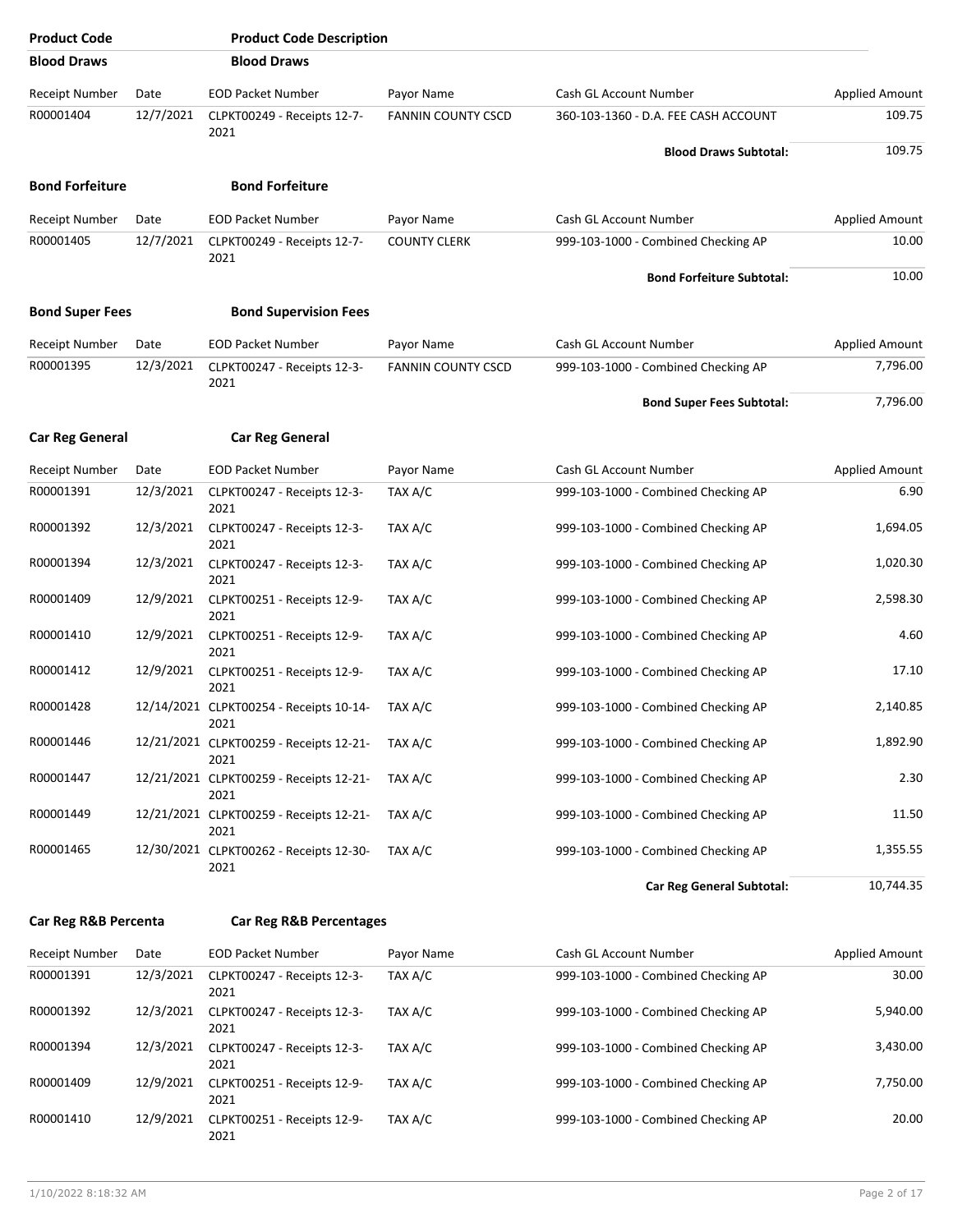| <b>Product Code</b> |           | <b>Product Code Description</b>                 |         |                                     |           |
|---------------------|-----------|-------------------------------------------------|---------|-------------------------------------|-----------|
| R00001412           | 12/9/2021 | CLPKT00251 - Receipts 12-9-<br>2021             | TAX A/C | 999-103-1000 - Combined Checking AP | 20.00     |
| R00001428           |           | 12/14/2021 CLPKT00254 - Receipts 10-14-<br>2021 | TAX A/C | 999-103-1000 - Combined Checking AP | 6,200.00  |
| R00001446           |           | 12/21/2021 CLPKT00259 - Receipts 12-21-<br>2021 | TAX A/C | 999-103-1000 - Combined Checking AP | 5,410.00  |
| R00001447           |           | 12/21/2021 CLPKT00259 - Receipts 12-21-<br>2021 | TAX A/C | 999-103-1000 - Combined Checking AP | 10.00     |
| R00001449           |           | 12/21/2021 CLPKT00259 - Receipts 12-21-<br>2021 | TAX A/C | 999-103-1000 - Combined Checking AP | 50.00     |
| R00001465           |           | 12/30/2021 CLPKT00262 - Receipts 12-30-<br>2021 | TAX A/C | 999-103-1000 - Combined Checking AP | 3,820.00  |
|                     |           |                                                 |         | Car Reg R&B Percenta Subtotal:      | 32,680.00 |

**Car Titles Commission on Car Titles**

| Receipt Number | Date      | <b>EOD Packet Number</b>                        | Payor Name | Cash GL Account Number              | <b>Applied Amount</b> |
|----------------|-----------|-------------------------------------------------|------------|-------------------------------------|-----------------------|
| R00001390      | 12/3/2021 | CLPKT00247 - Receipts 12-3-<br>2021             | TAX A/C    | 999-103-1000 - Combined Checking AP | 815.00                |
| R00001393      | 12/3/2021 | CLPKT00247 - Receipts 12-3-<br>2021             | TAX A/C    | 999-103-1000 - Combined Checking AP | 525.00                |
| R00001411      | 12/9/2021 | CLPKT00251 - Receipts 12-9-<br>2021             | TAX A/C    | 999-103-1000 - Combined Checking AP | 855.00                |
| R00001429      |           | 12/14/2021 CLPKT00254 - Receipts 10-14-<br>2021 | TAX A/C    | 999-103-1000 - Combined Checking AP | 735.00                |
| R00001448      |           | 12/21/2021 CLPKT00259 - Receipts 12-21-<br>2021 | TAX A/C    | 999-103-1000 - Combined Checking AP | 675.00                |
| R00001464      |           | 12/30/2021 CLPKT00262 - Receipts 12-30-<br>2021 | TAX A/C    | 999-103-1000 - Combined Checking AP | 620.00                |

**Car Titles Subtotal:** 4,225.00

### **Chapter 19 Chapter 19**

| R00001396               | 12/6/2021 | CLPKT00248 - Receipts 12-6-                     | <b>CONSTABLE PCT. #1</b>  | 999-103-1000 - Combined Checking AP | 70.00                 |
|-------------------------|-----------|-------------------------------------------------|---------------------------|-------------------------------------|-----------------------|
| Receipt Number          | Date      | <b>EOD Packet Number</b>                        | Payor Name                | Cash GL Account Number              | <b>Applied Amount</b> |
| <b>Const Pct 1 Fees</b> |           | <b>Const Pct 1 Fees</b>                         |                           |                                     |                       |
|                         |           |                                                 |                           | <b>Cobra Health Subtotal:</b>       | 3,776.70              |
| R00001399               | 12/6/2021 | CLPKT00248 - Receipts 12-6-<br>2021             | <b>SUZANNE STOWE</b>      | 998-100-1001 - PR Combined Cash     | 1,079.94              |
|                         |           | 2021                                            |                           |                                     |                       |
| R00001398               | 12/6/2021 | CLPKT00248 - Receipts 12-6-                     | R.B. MULCAHY SETTERBERG   | 998-100-1001 - PR Combined Cash     | 1,616.82              |
| R00001388               | 12/3/2021 | CLPKT00247 - Receipts 12-3-<br>2021             | <b>VALTA SIENBENTHALL</b> | 998-100-1001 - PR Combined Cash     | 1,079.94              |
| <b>Receipt Number</b>   | Date      | <b>EOD Packet Number</b>                        | Payor Name                | Cash GL Account Number              | <b>Applied Amount</b> |
| <b>Cobra Health</b>     |           | <b>Payroll Cobra Health</b>                     |                           |                                     |                       |
|                         |           |                                                 |                           | Co Ct @ Law Subtotal:               | 21,000.00             |
| R00001463               |           | 12/30/2021 CLPKT00262 - Receipts 12-30-<br>2021 | <b>COMPTROLLER</b>        | 999-103-1000 - Combined Checking AP | 21,000.00             |
| <b>Receipt Number</b>   | Date      | <b>EOD Packet Number</b>                        | Payor Name                | Cash GL Account Number              | <b>Applied Amount</b> |
| Co Ct @ Law             |           | Comptroller                                     |                           |                                     |                       |
|                         |           |                                                 |                           |                                     |                       |
|                         |           | 2021                                            |                           | <b>Chapter 19 Subtotal:</b>         | 535.50                |
| R00001413               |           | 12/10/2021 CLPKT00252 - Receipts 12-10-         | <b>SECRETARY OF STATE</b> | 999-103-1000 - Combined Checking AP | 535.50                |
| <b>Receipt Number</b>   | Date      | <b>EOD Packet Number</b>                        | Payor Name                | Cash GL Account Number              | <b>Applied Amount</b> |

2021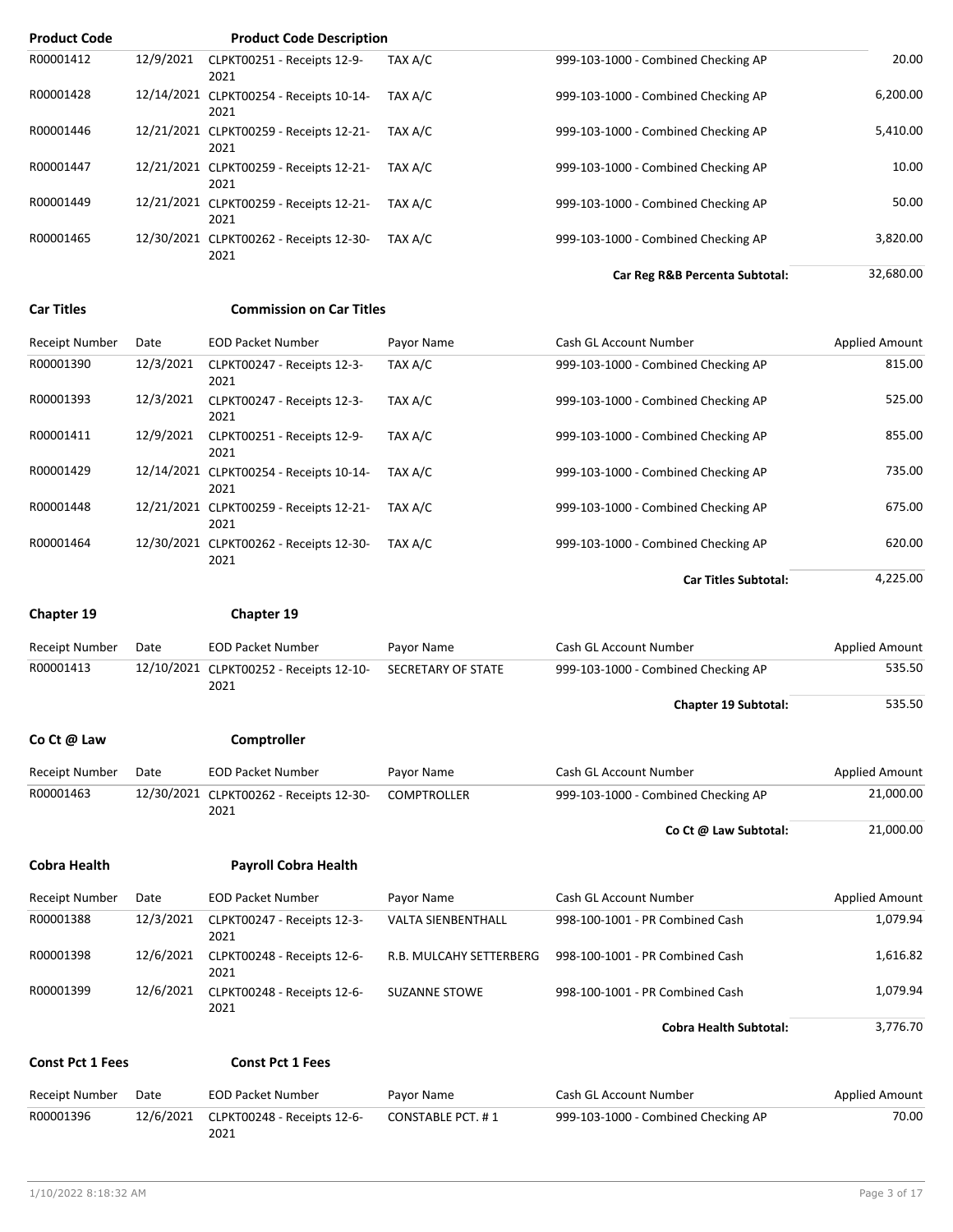| <b>Product Code</b>       |           | <b>Product Code Description</b>                 |                                  |                                        |                       |
|---------------------------|-----------|-------------------------------------------------|----------------------------------|----------------------------------------|-----------------------|
| R00001397                 | 12/6/2021 | CLPKT00248 - Receipts 12-6-<br>2021             | <b>CONSTABLE PCT. #1</b>         | 999-103-1000 - Combined Checking AP    | 75.00                 |
|                           |           |                                                 |                                  | <b>Const Pct 1 Fees Subtotal:</b>      | 145.00                |
| <b>Const Pct 2 Fees</b>   |           | <b>Const Pct 2 Fees</b>                         |                                  |                                        |                       |
| <b>Receipt Number</b>     | Date      | <b>EOD Packet Number</b>                        | Payor Name                       | Cash GL Account Number                 | <b>Applied Amount</b> |
| R00001430                 |           | 12/14/2021 CLPKT00254 - Receipts 10-14-<br>2021 | <b>CONSTABLE PCT. #2</b>         | 999-103-1000 - Combined Checking AP    | 75.00                 |
| R00001431                 |           | 12/14/2021 CLPKT00254 - Receipts 10-14-<br>2021 | CONSTABLE PCT. #2                | 999-103-1000 - Combined Checking AP    | 150.00                |
| R00001432                 |           | 12/14/2021 CLPKT00254 - Receipts 10-14-<br>2021 | <b>CONSTABLE PCT. #2</b>         | 999-103-1000 - Combined Checking AP    | 75.00                 |
|                           |           |                                                 |                                  | <b>Const Pct 2 Fees Subtotal:</b>      | 300.00                |
| <b>Const Pct 3 Fees</b>   |           | <b>Const Pct 3 Fees</b>                         |                                  |                                        |                       |
| <b>Receipt Number</b>     | Date      | <b>EOD Packet Number</b>                        | Payor Name                       | Cash GL Account Number                 | <b>Applied Amount</b> |
| R00001422                 |           | 12/14/2021 CLPKT00254 - Receipts 10-14-<br>2021 | JP PCT. #3                       | 999-103-1000 - Combined Checking AP    | 300.00                |
| R00001425                 |           | 12/14/2021 CLPKT00254 - Receipts 10-14-<br>2021 | JP PCT. #3                       | 999-103-1000 - Combined Checking AP    | 150.00                |
| R00001426                 |           | 12/14/2021 CLPKT00254 - Receipts 10-14-<br>2021 | JP PCT, #3                       | 999-103-1000 - Combined Checking AP    | 150.00                |
|                           |           |                                                 |                                  | <b>Const Pct 3 Fees Subtotal:</b>      | 600.00                |
| <b>Contraband Seizure</b> |           | <b>Held in Trust</b>                            |                                  |                                        |                       |
| <b>Receipt Number</b>     | Date      | <b>EOD Packet Number</b>                        | Payor Name                       | Cash GL Account Number                 | <b>Applied Amount</b> |
| R00001443                 |           | 12/20/2021 CLPKT00258 - Receipts 12-20-<br>2021 | RENE' BATES AUCTIONEERS,<br>INC. | 361-103-1370 - CASH-CONTRABAND SEIZURE | 3,260.00              |
|                           |           |                                                 |                                  | <b>Contraband Seizure Subtotal:</b>    | 3,260.00              |
| <b>County Clerk</b>       |           | <b>County Clerk</b>                             |                                  |                                        |                       |
| <b>Receipt Number</b>     | Date      | <b>EOD Packet Number</b>                        | Payor Name                       | Cash GL Account Number                 | <b>Applied Amount</b> |
| R00001389                 | 12/3/2021 | CLPKT00247 - Receipts 12-3-<br>2021             | TYLER TECHNOLOGIES, INC.         | 999-103-1000 - Combined Checking AP    | 61.10                 |
| R00001405                 | 12/7/2021 | CLPKT00249 - Receipts 12-7-<br>2021             | <b>COUNTY CLERK</b>              | 999-103-1000 - Combined Checking AP    | 26,882.01             |
| R00001421                 |           | 12/14/2021 CLPKT00254 - Receipts 10-14-<br>2021 | <b>COUNTY CLERK</b>              | 999-103-1000 - Combined Checking AP    | 50.00                 |
|                           |           |                                                 |                                  | <b>County Clerk Subtotal:</b>          | 26,993.11             |
| <b>County Judge</b>       |           | <b>County Judge</b>                             |                                  |                                        |                       |
| Receipt Number            | Date      | <b>EOD Packet Number</b>                        | Payor Name                       | Cash GL Account Number                 | <b>Applied Amount</b> |
| R00001405                 | 12/7/2021 | CLPKT00249 - Receipts 12-7-<br>2021             | <b>COUNTY CLERK</b>              | 999-103-1000 - Combined Checking AP    | 82.00                 |
|                           |           |                                                 |                                  | <b>County Judge Subtotal:</b>          | 82.00                 |
| <b>County Records Mgt</b> |           | <b>County Records Mgt</b>                       |                                  |                                        |                       |
| <b>Receipt Number</b>     | Date      | <b>EOD Packet Number</b>                        | Payor Name                       | Cash GL Account Number                 | <b>Applied Amount</b> |
| R00001405                 | 12/7/2021 | CLPKT00249 - Receipts 12-7-<br>2021             | <b>COUNTY CLERK</b>              | 999-103-1000 - Combined Checking AP    | 8,488.77              |
| R00001427                 |           | 12/14/2021 CLPKT00254 - Receipts 10-14-<br>2021 | <b>DISTRICT CLERK</b>            | 999-103-1000 - Combined Checking AP    | 335.98                |
|                           |           |                                                 |                                  | <b>County Records Mgt Subtotal:</b>    | 8,824.75              |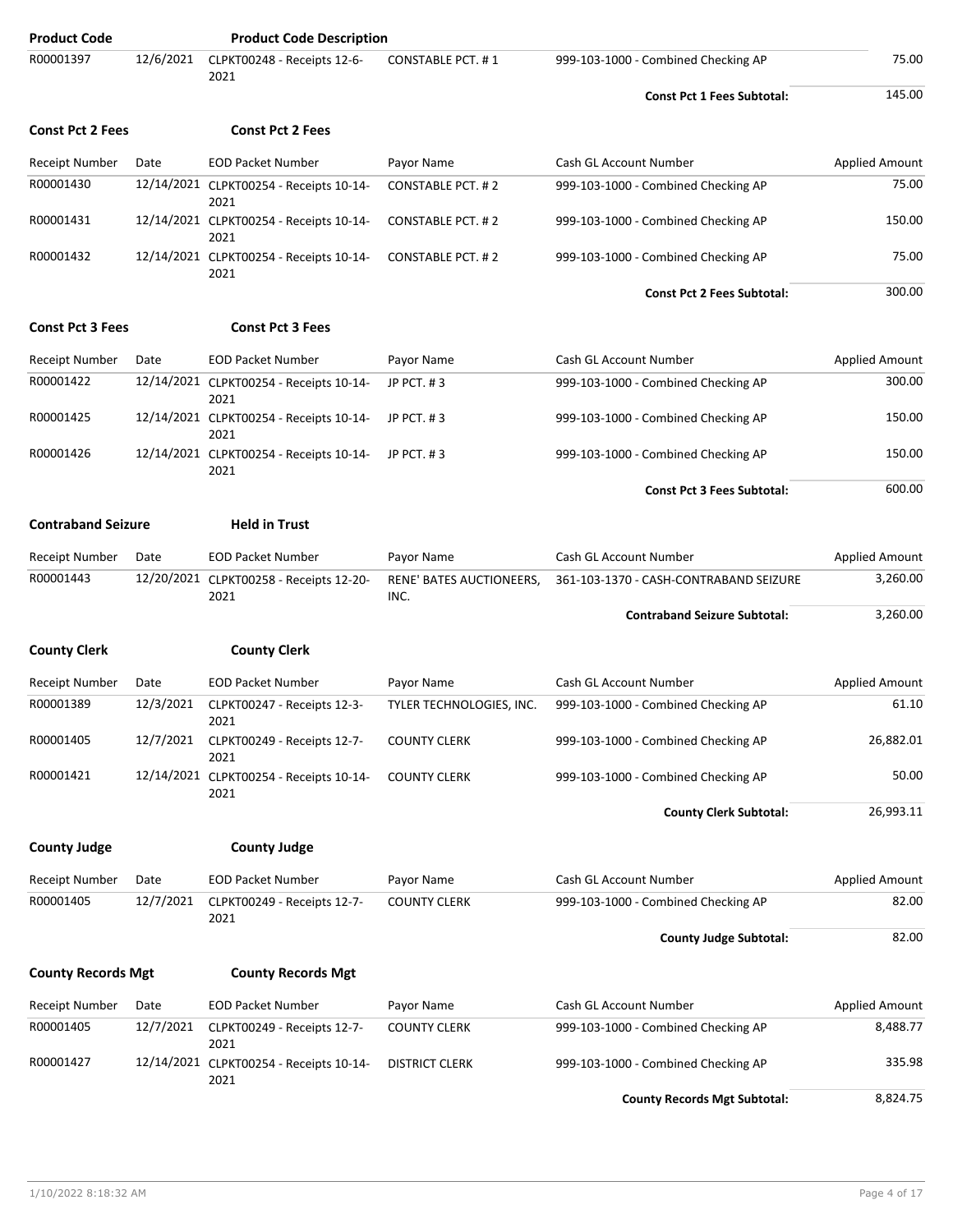| <b>Product Code</b>         |           | <b>Product Code Description</b>                 |                                              |                                       |                       |
|-----------------------------|-----------|-------------------------------------------------|----------------------------------------------|---------------------------------------|-----------------------|
| <b>Court Costs</b>          |           | <b>Court Cost and Arrest Fees</b>               |                                              |                                       |                       |
| <b>Receipt Number</b>       | Date      | <b>EOD Packet Number</b>                        | Payor Name                                   | Cash GL Account Number                | Applied Amount        |
| R00001405                   | 12/7/2021 | CLPKT00249 - Receipts 12-7-<br>2021             | <b>COUNTY CLERK</b>                          | 999-103-1000 - Combined Checking AP   | 4,736.85              |
| R00001422                   |           | 12/14/2021 CLPKT00254 - Receipts 10-14-<br>2021 | JP PCT. #3                                   | 999-103-1000 - Combined Checking AP   | 594.85                |
| R00001425                   |           | 12/14/2021 CLPKT00254 - Receipts 10-14-<br>2021 | JP PCT. #3                                   | 999-103-1000 - Combined Checking AP   | 283.72                |
| R00001426                   |           | 12/14/2021 CLPKT00254 - Receipts 10-14-<br>2021 | JP PCT. #3                                   | 999-103-1000 - Combined Checking AP   | 308.20                |
| R00001427                   |           | 12/14/2021 CLPKT00254 - Receipts 10-14-<br>2021 | <b>DISTRICT CLERK</b>                        | 999-103-1000 - Combined Checking AP   | 5,323.93              |
|                             |           |                                                 |                                              | <b>Court Costs Subtotal:</b>          | 11,247.55             |
| <b>Court Rec Pres</b>       |           | <b>Dist Clk Ct Rec Pres</b>                     |                                              |                                       |                       |
| <b>Receipt Number</b>       | Date      | <b>EOD Packet Number</b>                        | Payor Name                                   | Cash GL Account Number                | <b>Applied Amount</b> |
| R00001427                   |           | 12/14/2021 CLPKT00254 - Receipts 10-14-<br>2021 | <b>DISTRICT CLERK</b>                        | 999-103-1000 - Combined Checking AP   | 220.00                |
|                             |           |                                                 |                                              | <b>Court Rec Pres Subtotal:</b>       | 220.00                |
| <b>Court Rec Pres CoClk</b> |           | <b>County Clerk Court Rec Pres</b>              |                                              |                                       |                       |
| <b>Receipt Number</b>       | Date      | <b>EOD Packet Number</b>                        | Payor Name                                   | Cash GL Account Number                | <b>Applied Amount</b> |
| R00001405                   | 12/7/2021 | CLPKT00249 - Receipts 12-7-<br>2021             | <b>COUNTY CLERK</b>                          | 999-103-1000 - Combined Checking AP   | 170.00                |
|                             |           |                                                 |                                              | <b>Court Rec Pres CoClk Subtotal:</b> | 170.00                |
| <b>Court Reporter</b>       |           |                                                 |                                              |                                       |                       |
|                             |           | <b>Court Reporter</b>                           |                                              |                                       |                       |
| <b>Receipt Number</b>       | Date      | <b>EOD Packet Number</b>                        | Payor Name                                   | Cash GL Account Number                | <b>Applied Amount</b> |
| R00001405                   | 12/7/2021 | CLPKT00249 - Receipts 12-7-<br>2021             | <b>COUNTY CLERK</b>                          | 999-103-1000 - Combined Checking AP   | 265.29                |
| R00001427                   |           | 12/14/2021 CLPKT00254 - Receipts 10-14-<br>2021 | <b>DISTRICT CLERK</b>                        | 999-103-1000 - Combined Checking AP   | 300.00                |
|                             |           |                                                 |                                              | <b>Court Reporter Subtotal:</b>       | 565.29                |
| <b>Courthouse Restorati</b> |           | <b>THC CH Restoration</b>                       |                                              |                                       |                       |
| <b>Receipt Number</b>       | Date      | <b>EOD Packet Number</b>                        | Payor Name                                   | Cash GL Account Number                | Applied Amount        |
| R00001442                   |           | 12/20/2021 CLPKT00258 - Receipts 12-20-<br>2021 | <b>TEXAS HISTORICAL</b><br><b>COMMISSION</b> | 999-103-1000 - Combined Checking AP   | 307,292.87            |
|                             |           |                                                 |                                              | <b>Courthouse Restorati Subtotal:</b> | 307,292.87            |
| <b>Courthouse Sec CoClk</b> |           | <b>County Clerk</b>                             |                                              |                                       |                       |
| <b>Receipt Number</b>       | Date      | <b>EOD Packet Number</b>                        | Payor Name                                   | Cash GL Account Number                | Applied Amount        |
| R00001405                   | 12/7/2021 | CLPKT00249 - Receipts 12-7-<br>2021             | <b>COUNTY CLERK</b>                          | 999-103-1000 - Combined Checking AP   | 1,073.11              |
|                             |           |                                                 |                                              | <b>Courthouse Sec CoClk Subtotal:</b> | 1,073.11              |
| <b>Courthouse Sec JP</b>    |           | <b>JP</b>                                       |                                              |                                       |                       |
| <b>Receipt Number</b>       | Date      | <b>EOD Packet Number</b>                        | Payor Name                                   | Cash GL Account Number                | Applied Amount        |
| R00001422                   |           | 12/14/2021 CLPKT00254 - Receipts 10-14-<br>2021 | JP PCT. #3                                   | 999-103-1000 - Combined Checking AP   | 105.50                |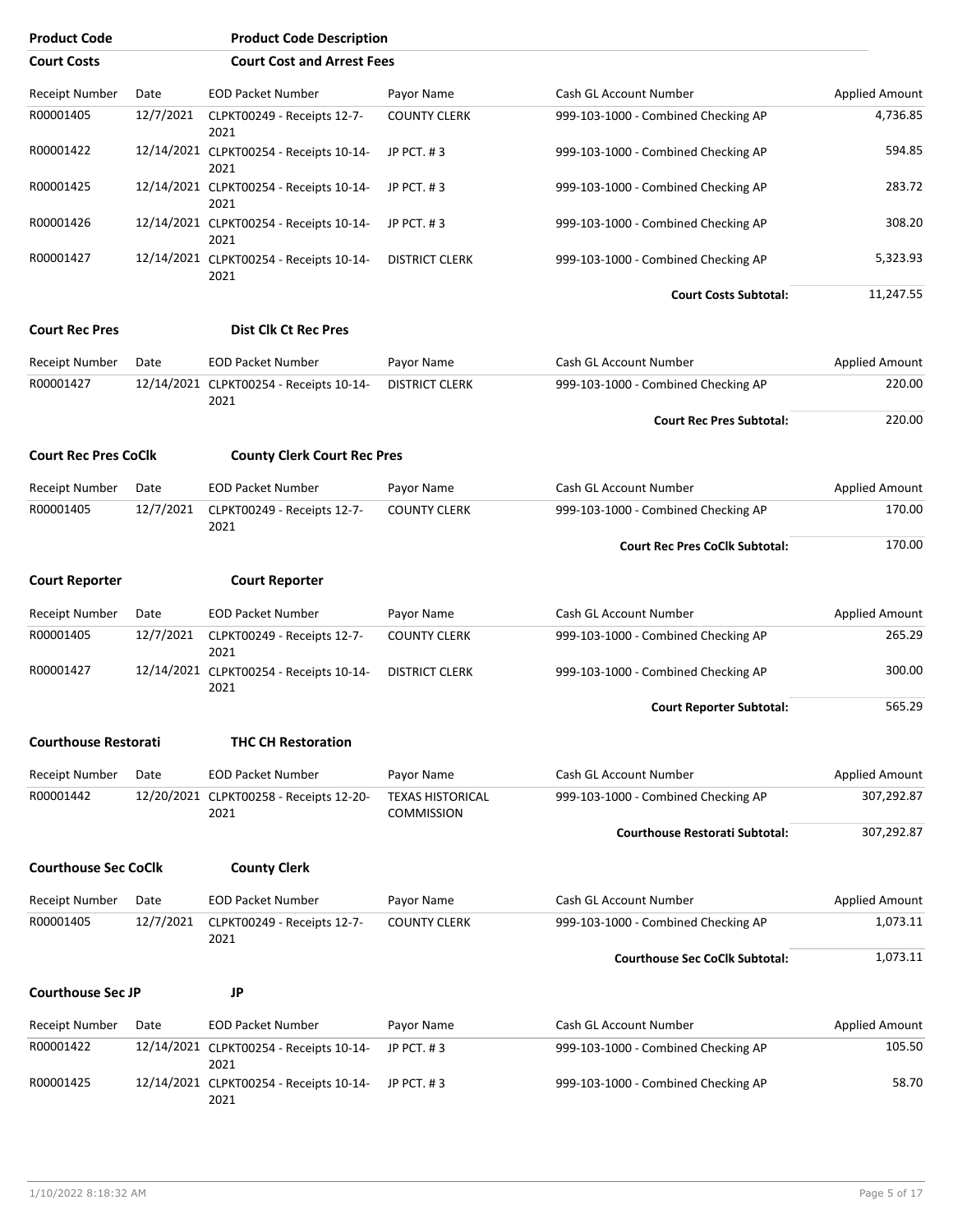| <b>Product Code</b>         |           | <b>Product Code Description</b>                 |                                         |                                       |                       |
|-----------------------------|-----------|-------------------------------------------------|-----------------------------------------|---------------------------------------|-----------------------|
| R00001426                   |           | 12/14/2021 CLPKT00254 - Receipts 10-14-<br>2021 | JP PCT, #3                              | 999-103-1000 - Combined Checking AP   | 82.62                 |
|                             |           |                                                 |                                         | <b>Courthouse Sec JP Subtotal:</b>    | 246.82                |
| <b>Courthouse Security</b>  |           | Dist Clk                                        |                                         |                                       |                       |
| <b>Receipt Number</b>       | Date      | <b>EOD Packet Number</b>                        | Payor Name                              | Cash GL Account Number                | <b>Applied Amount</b> |
| R00001427                   |           | 12/14/2021 CLPKT00254 - Receipts 10-14-<br>2021 | <b>DISTRICT CLERK</b>                   | 999-103-1000 - Combined Checking AP   | 559.01                |
|                             |           |                                                 |                                         | <b>Courthouse Security Subtotal:</b>  | 559.01                |
| <b>Criminal St Court Co</b> |           | <b>Criminal St Court Costs</b>                  |                                         |                                       |                       |
| <b>Receipt Number</b>       | Date      | <b>EOD Packet Number</b>                        | Payor Name                              | Cash GL Account Number                | <b>Applied Amount</b> |
| R00001405                   | 12/7/2021 | CLPKT00249 - Receipts 12-7-<br>2021             | <b>COUNTY CLERK</b>                     | 999-103-1000 - Combined Checking AP   | 1,301.21              |
| R00001422                   |           | 12/14/2021 CLPKT00254 - Receipts 10-14-<br>2021 | JP PCT, #3                              | 999-103-1000 - Combined Checking AP   | 2,162.50              |
| R00001425                   |           | 12/14/2021 CLPKT00254 - Receipts 10-14-<br>2021 | JP PCT. #3                              | 999-103-1000 - Combined Checking AP   | 1,270.66              |
| R00001426                   |           | 12/14/2021 CLPKT00254 - Receipts 10-14-<br>2021 | JP PCT. #3                              | 999-103-1000 - Combined Checking AP   | 1,875.83              |
| R00001427                   |           | 12/14/2021 CLPKT00254 - Receipts 10-14-<br>2021 | <b>DISTRICT CLERK</b>                   | 999-103-1000 - Combined Checking AP   | 1,695.60              |
|                             |           |                                                 |                                         | <b>Criminal St Court Co Subtotal:</b> | 8,305.80              |
| <b>CTIF Pct 3</b>           |           | <b>County Transp Infrastructure</b>             |                                         |                                       |                       |
| <b>Receipt Number</b>       | Date      | <b>EOD Packet Number</b>                        | Payor Name                              | Cash GL Account Number                | <b>Applied Amount</b> |
| R00001423                   |           | 12/14/2021 CLPKT00254 - Receipts 10-14-<br>2021 | TEXAS DEPT. OF<br><b>TRANSPORTATION</b> | 999-103-1000 - Combined Checking AP   | 28,000.00             |
|                             |           |                                                 |                                         | <b>CTIF Pct 3 Subtotal:</b>           | 28,000.00             |
| <b>Culvert General</b>      |           | <b>Culvert Permit</b>                           |                                         |                                       |                       |
| <b>Receipt Number</b>       | Date      | <b>EOD Packet Number</b>                        | Payor Name                              | Cash GL Account Number                | <b>Applied Amount</b> |
| R00001382                   | 12/1/2021 | CLPKT00246 - Receipts 12-1-<br>2021             | JACK M. SHERMAN III                     | 999-103-1000 - Combined Checking AP   | 10.00                 |
| R00001408                   |           | 12/8/2021 CLPKT00250 - Receipts 12-8-<br>2021   | ADEELMON RAYMUNDO                       | 999-103-1000 - Combined Checking AP   | 10.00                 |
| R00001420                   |           | 12/14/2021 CLPKT00254 - Receipts 10-14-<br>2021 | <b>NADER YASSA</b>                      | 999-103-1000 - Combined Checking AP   | 10.00                 |
| R00001460                   |           | 12/28/2021 CLPKT00261 - Receipts 12-28-<br>2021 | <b>BOBBY DRAKE</b>                      | 999-103-1000 - Combined Checking AP   | 10.00                 |
|                             |           |                                                 |                                         | <b>Culvert General Subtotal:</b>      | 40.00                 |
| <b>Culvert R&amp;B 1</b>    |           | <b>Culvert Permit</b>                           |                                         |                                       |                       |
| <b>Receipt Number</b>       | Date      | <b>EOD Packet Number</b>                        | Payor Name                              | Cash GL Account Number                | <b>Applied Amount</b> |
| R00001382                   | 12/1/2021 | CLPKT00246 - Receipts 12-1-<br>2021             | JACK M. SHERMAN III                     | 999-103-1000 - Combined Checking AP   | 20.00                 |
| R00001460                   |           | 12/28/2021 CLPKT00261 - Receipts 12-28-<br>2021 | <b>BOBBY DRAKE</b>                      | 999-103-1000 - Combined Checking AP   | 20.00                 |
|                             |           |                                                 |                                         | <b>Culvert R&amp;B 1 Subtotal:</b>    | 40.00                 |
| <b>Culvert R&amp;B 3</b>    |           | <b>Culvert Permit</b>                           |                                         |                                       |                       |
| <b>Receipt Number</b>       | Date      | <b>EOD Packet Number</b>                        | Payor Name                              | Cash GL Account Number                | <b>Applied Amount</b> |
| R00001408                   | 12/8/2021 | CLPKT00250 - Receipts 12-8-<br>2021             | ADEELMON RAYMUNDO                       | 999-103-1000 - Combined Checking AP   | 20.00                 |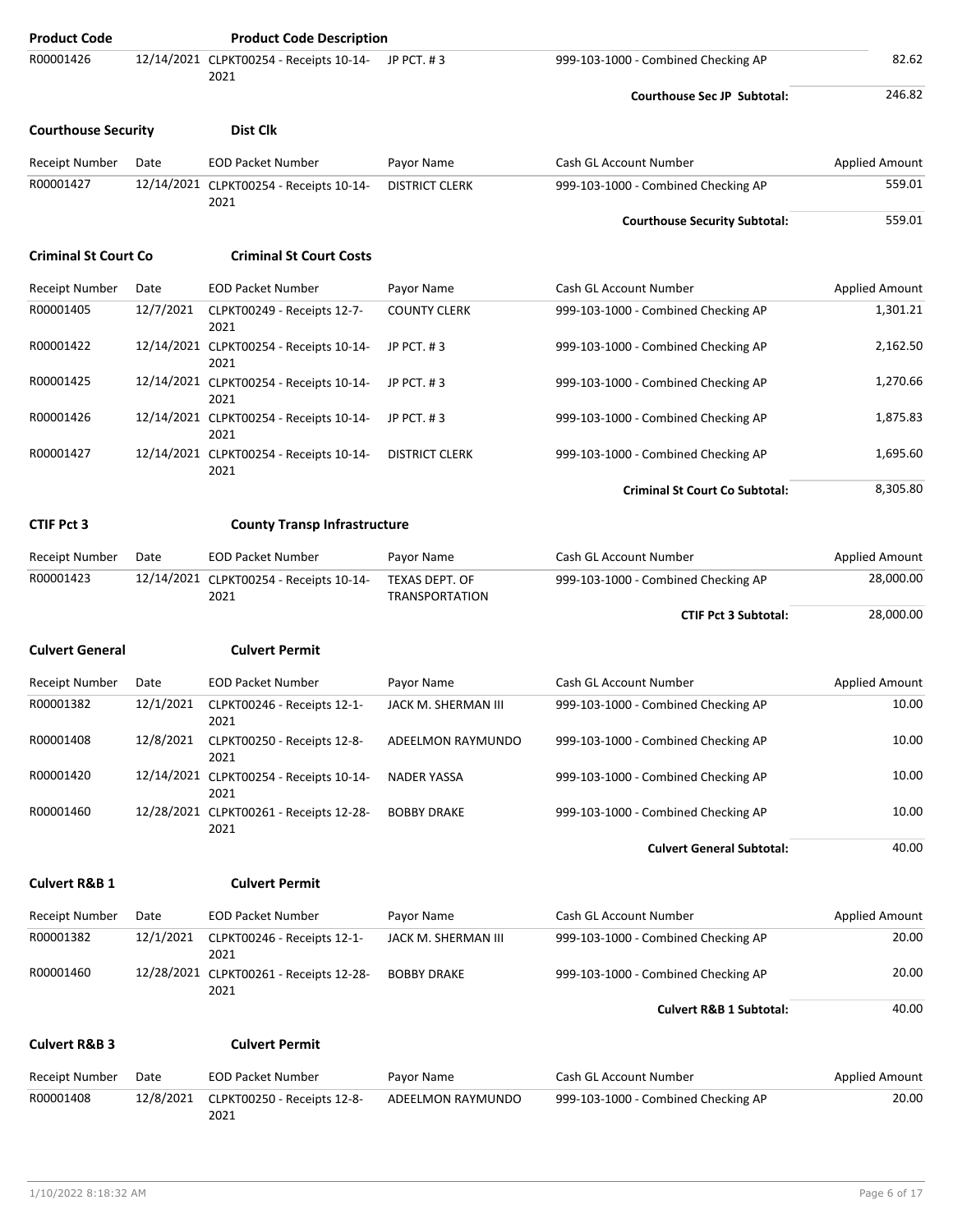| <b>Product Code</b>         |           | <b>Product Code Description</b>                         |                                               |                                      |                       |
|-----------------------------|-----------|---------------------------------------------------------|-----------------------------------------------|--------------------------------------|-----------------------|
| R00001420                   |           | 12/14/2021 CLPKT00254 - Receipts 10-14-<br>2021         | <b>NADER YASSA</b>                            | 999-103-1000 - Combined Checking AP  | 20.00                 |
|                             |           |                                                         |                                               | <b>Culvert R&amp;B 3 Subtotal:</b>   | 40.00                 |
| <b>Current Prop Tax</b>     |           | <b>Flat Amount</b>                                      |                                               |                                      |                       |
| <b>Receipt Number</b>       | Date      | <b>EOD Packet Number</b>                                | Payor Name                                    | Cash GL Account Number               | <b>Applied Amount</b> |
| R00001386                   | 12/3/2021 | CLPKT00247 - Receipts 12-3-<br>2021                     | APPRAISAL DISTRICT                            | 999-103-1000 - Combined Checking AP  | 24,354.01             |
| R00001415                   |           | 12/13/2021 CLPKT00253 - Receipts 12-13-<br>2021         | APPRAISAL DISTRICT                            | 999-103-1000 - Combined Checking AP  | 17,830.11             |
| R00001438                   |           | 12/17/2021 CLPKT00257 - Receipts 12-17-<br>2021         | APPRAISAL DISTRICT                            | 999-103-1000 - Combined Checking AP  | 53,530.06             |
| R00001457                   |           | 12/28/2021 CLPKT00261 - Receipts 12-28-<br>2021         | APPRAISAL DISTRICT                            | 999-103-1000 - Combined Checking AP  | 52,058.03             |
|                             |           |                                                         |                                               | <b>Current Prop Tax Subtotal:</b>    | 147,772.21            |
| <b>Current Prop Taxes</b>   |           | <b>Current Prop Taxes</b>                               |                                               |                                      |                       |
| <b>Receipt Number</b>       | Date      | <b>EOD Packet Number</b>                                | Payor Name                                    | Cash GL Account Number               | <b>Applied Amount</b> |
| R00001386                   | 12/3/2021 | CLPKT00247 - Receipts 12-3-                             | APPRAISAL DISTRICT                            | 999-103-1000 - Combined Checking AP  | 257,447.91            |
| R00001415                   |           | 2021<br>12/13/2021 CLPKT00253 - Receipts 12-13-         | APPRAISAL DISTRICT                            | 999-103-1000 - Combined Checking AP  | 188,242.78            |
| R00001438                   |           | 2021<br>12/17/2021 CLPKT00257 - Receipts 12-17-<br>2021 | <b>APPRAISAL DISTRICT</b>                     | 999-103-1000 - Combined Checking AP  | 563,379.76            |
| R00001457                   |           | 12/28/2021 CLPKT00261 - Receipts 12-28-<br>2021         | APPRAISAL DISTRICT                            | 999-103-1000 - Combined Checking AP  | 554,444.95            |
|                             |           |                                                         |                                               | <b>Current Prop Taxes Subtotal:</b>  | 1,563,515.40          |
| <b>DA Postage</b>           |           | <b>DA Postage</b>                                       |                                               |                                      |                       |
| <b>Receipt Number</b>       | Date      | <b>EOD Packet Number</b>                                | Payor Name                                    | Cash GL Account Number               | <b>Applied Amount</b> |
| R00001400                   | 12/7/2021 | CLPKT00249 - Receipts 12-7-<br>2021                     | <b>DISTRICT ATTORNEY TRUST</b><br><b>FUND</b> | 999-103-1000 - Combined Checking AP  | 14.66                 |
|                             |           |                                                         |                                               | DA Postage Subtotal:                 | 14.66                 |
| <b>Delinquent Prop Tax</b>  |           | <b>Flat Amount</b>                                      |                                               |                                      |                       |
| Receipt Number              | Date      | <b>EOD Packet Number</b>                                | Payor Name                                    | Cash GL Account Number               | <b>Applied Amount</b> |
| R00001386                   | 12/3/2021 | CLPKT00247 - Receipts 12-3-<br>2021                     | <b>APPRAISAL DISTRICT</b>                     | 999-103-1000 - Combined Checking AP  | 777.75                |
| R00001415                   |           | 12/13/2021 CLPKT00253 - Receipts 12-13-<br>2021         | APPRAISAL DISTRICT                            | 999-103-1000 - Combined Checking AP  | 89.31                 |
| R00001438                   |           | 12/17/2021 CLPKT00257 - Receipts 12-17-<br>2021         | APPRAISAL DISTRICT                            | 999-103-1000 - Combined Checking AP  | 1,111.97              |
| R00001457                   |           | 12/28/2021 CLPKT00261 - Receipts 12-28-<br>2021         | APPRAISAL DISTRICT                            | 999-103-1000 - Combined Checking AP  | 661.16                |
|                             |           |                                                         |                                               | <b>Delinquent Prop Tax Subtotal:</b> | 2,640.19              |
| <b>Delinquent Prop Taxe</b> |           | <b>Delinquent Prop Taxes</b>                            |                                               |                                      |                       |
| <b>Receipt Number</b>       | Date      | <b>EOD Packet Number</b>                                | Payor Name                                    | Cash GL Account Number               | <b>Applied Amount</b> |
| R00001386                   | 12/3/2021 | CLPKT00247 - Receipts 12-3-<br>2021                     | APPRAISAL DISTRICT                            | 999-103-1000 - Combined Checking AP  | 10,414.68             |
| R00001415                   |           | 12/13/2021 CLPKT00253 - Receipts 12-13-<br>2021         | APPRAISAL DISTRICT                            | 999-103-1000 - Combined Checking AP  | 1,333.16              |
| R00001438                   |           | 12/17/2021 CLPKT00257 - Receipts 12-17-<br>2021         | APPRAISAL DISTRICT                            | 999-103-1000 - Combined Checking AP  | 14,897.22             |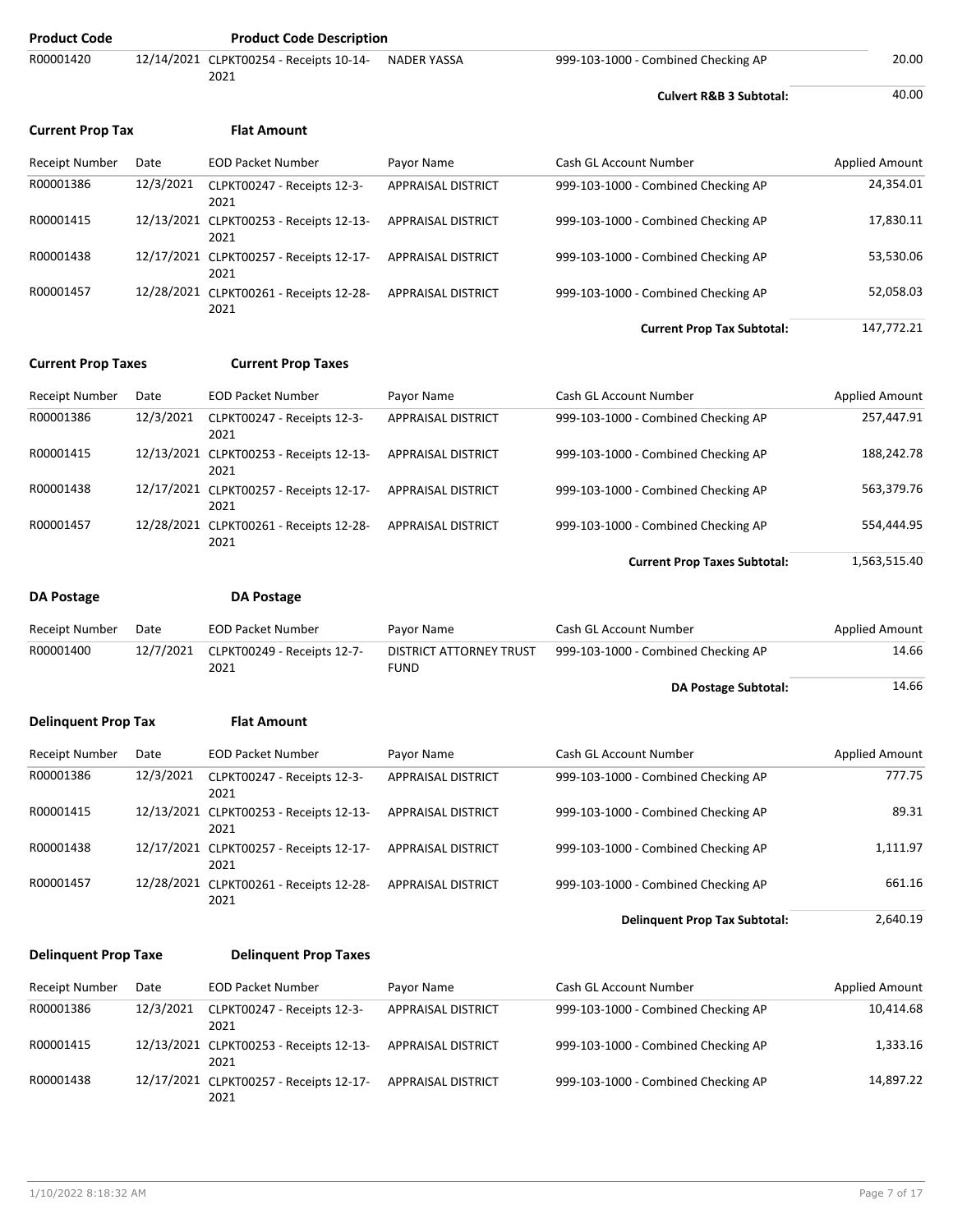| <b>Product Code</b>         |           | <b>Product Code Description</b>                 |                                        |                                       |                       |
|-----------------------------|-----------|-------------------------------------------------|----------------------------------------|---------------------------------------|-----------------------|
| R00001457                   |           | 12/28/2021 CLPKT00261 - Receipts 12-28-<br>2021 | APPRAISAL DISTRICT                     | 999-103-1000 - Combined Checking AP   | 9,292.68              |
|                             |           |                                                 |                                        | <b>Delinquent Prop Taxe Subtotal:</b> | 35,937.74             |
| <b>Development Permit</b>   |           | <b>Development Permit</b>                       |                                        |                                       |                       |
| <b>Receipt Number</b>       | Date      | <b>EOD Packet Number</b>                        | Payor Name                             | Cash GL Account Number                | <b>Applied Amount</b> |
| R00001381                   | 12/1/2021 | CLPKT00246 - Receipts 12-1-<br>2021             | MCBROOM/TURPIN                         | 999-103-1000 - Combined Checking AP   | 30.00                 |
| R00001445                   |           | 12/21/2021 CLPKT00259 - Receipts 12-21-<br>2021 | CAI/CHEN                               | 999-103-1000 - Combined Checking AP   | 30.00                 |
| R00001460                   |           | 12/28/2021 CLPKT00261 - Receipts 12-28-<br>2021 | <b>BOBBY DRAKE</b>                     | 999-103-1000 - Combined Checking AP   | 30.00                 |
| R00001462                   |           | 12/28/2021 CLPKT00261 - Receipts 12-28-<br>2021 | CINDY M. MASON                         | 999-103-1000 - Combined Checking AP   | 30.00                 |
|                             |           |                                                 |                                        | <b>Development Permit Subtotal:</b>   | 120.00                |
| <b>Dist Attny Admin Fee</b> |           | <b>Dist Attny Trust</b>                         |                                        |                                       |                       |
| Receipt Number              | Date      | <b>EOD Packet Number</b>                        | Payor Name                             | Cash GL Account Number                | <b>Applied Amount</b> |
| R00001401                   | 12/7/2021 | CLPKT00249 - Receipts 12-7-<br>2021             | DISTRICT ATTORNEY TRUST<br><b>FUND</b> | 360-103-1360 - D.A. FEE CASH ACCOUNT  | 45.00                 |
|                             |           |                                                 |                                        | Dist Attny Admin Fee Subtotal:        | 45.00                 |
| <b>Dist Attny Fees</b>      |           | <b>Dist Attny Fees</b>                          |                                        |                                       |                       |
| <b>Receipt Number</b>       | Date      | <b>EOD Packet Number</b>                        | Payor Name                             | Cash GL Account Number                | <b>Applied Amount</b> |
| R00001400                   | 12/7/2021 | CLPKT00249 - Receipts 12-7-<br>2021             | DISTRICT ATTORNEY TRUST<br><b>FUND</b> | 999-103-1000 - Combined Checking AP   | 11.00                 |
| R00001405                   | 12/7/2021 | CLPKT00249 - Receipts 12-7-<br>2021             | <b>COUNTY CLERK</b>                    | 999-103-1000 - Combined Checking AP   | 445.00                |
| R00001427                   |           | 12/14/2021 CLPKT00254 - Receipts 10-14-<br>2021 | <b>DISTRICT CLERK</b>                  | 999-103-1000 - Combined Checking AP   | 1.98                  |
|                             |           |                                                 |                                        | Dist Attny Fees Subtotal:             | 457.98                |
| Dist Clk Fines & Fee        |           | Dist Clk Fines & Fee                            |                                        |                                       |                       |
| Receipt Number              | Date      | EOD Packet Number                               | Payor Name                             | Cash GL Account Number                | Applied Amount        |
| R00001427                   |           | 12/14/2021 CLPKT00254 - Receipts 10-14-<br>2021 | <b>DISTRICT CLERK</b>                  | 999-103-1000 - Combined Checking AP   | 3,017.85              |
|                             |           |                                                 |                                        | Dist Clk Fines & Fee Subtotal:        | 3,017.85              |
| <b>Donations CERT</b>       |           | <b>Donations CERT</b>                           |                                        |                                       |                       |
| Receipt Number              | Date      | <b>EOD Packet Number</b>                        | Payor Name                             | Cash GL Account Number                | <b>Applied Amount</b> |
| R00001452                   |           | 12/22/2021 CLPKT00260 - Receipts 12-22-<br>2021 | ROY G. SCHICKEDANZ                     | 999-103-1000 - Combined Checking AP   | 400.00                |
|                             |           |                                                 |                                        | <b>Donations CERT Subtotal:</b>       | 400.00                |
| <b>Drug Court</b>           |           | Dist Clk Drug Ct                                |                                        |                                       |                       |
| <b>Receipt Number</b>       | Date      | <b>EOD Packet Number</b>                        | Payor Name                             | Cash GL Account Number                | <b>Applied Amount</b> |
| R00001427                   |           | 12/14/2021 CLPKT00254 - Receipts 10-14-<br>2021 | <b>DISTRICT CLERK</b>                  | 999-103-1000 - Combined Checking AP   | 192.33                |
|                             |           |                                                 |                                        | Drug Court Subtotal:                  | 192.33                |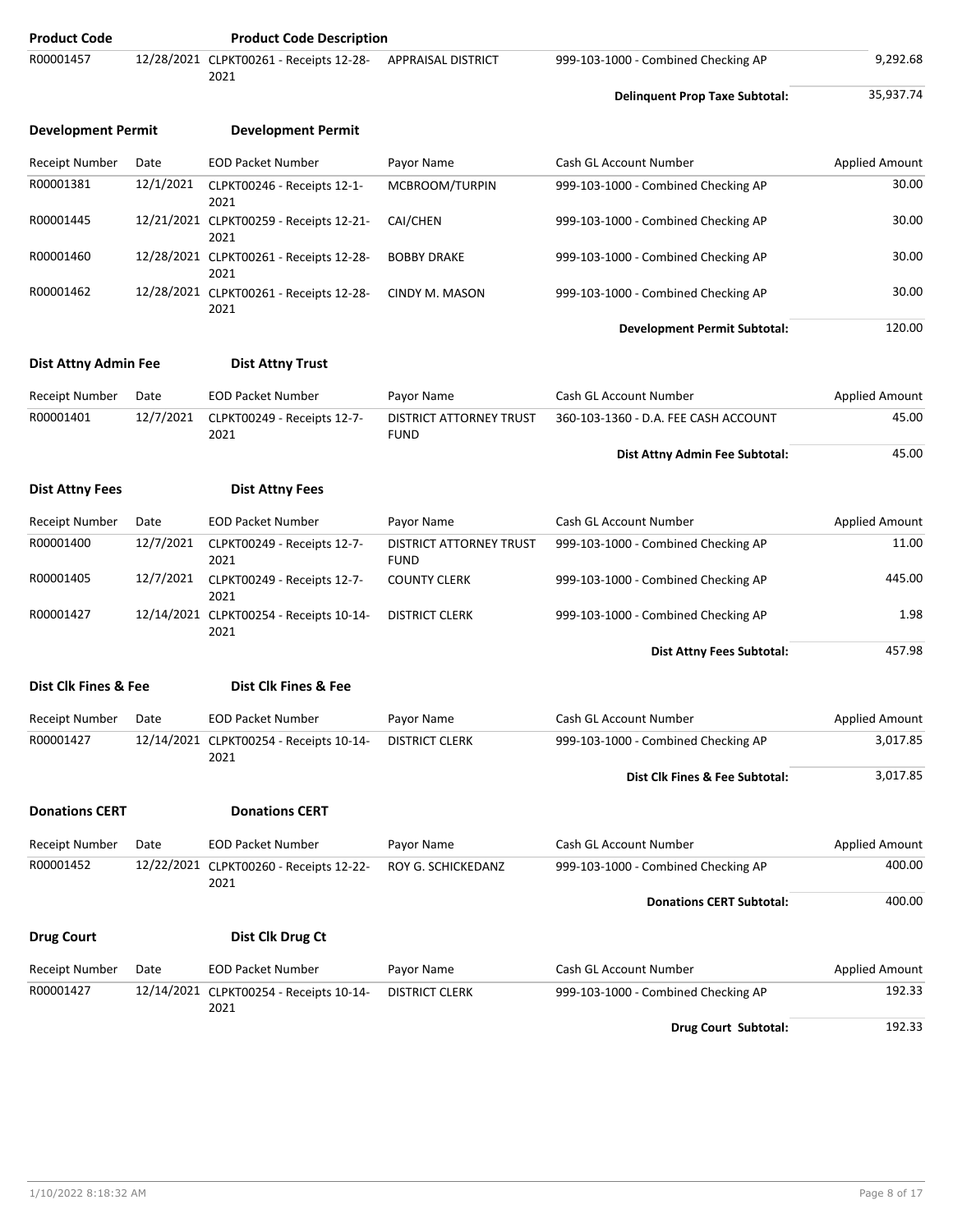| <b>Product Code</b>      |           | <b>Product Code Description</b>                 |                                                  |                                     |                       |
|--------------------------|-----------|-------------------------------------------------|--------------------------------------------------|-------------------------------------|-----------------------|
| <b>Drug Court CoClk</b>  |           | Co Clk Drug Ct                                  |                                                  |                                     |                       |
| <b>Receipt Number</b>    | Date      | <b>EOD Packet Number</b>                        | Payor Name                                       | Cash GL Account Number              | <b>Applied Amount</b> |
| R00001405                | 12/7/2021 | CLPKT00249 - Receipts 12-7-<br>2021             | <b>COUNTY CLERK</b>                              | 999-103-1000 - Combined Checking AP | 173.28                |
|                          |           |                                                 |                                                  | Drug Court CoClk Subtotal:          | 173.28                |
| <b>Family Protection</b> |           | <b>Family Protection</b>                        |                                                  |                                     |                       |
| <b>Receipt Number</b>    | Date      | <b>EOD Packet Number</b>                        | Payor Name                                       | Cash GL Account Number              | <b>Applied Amount</b> |
| R00001427                |           | 12/14/2021 CLPKT00254 - Receipts 10-14-<br>2021 | <b>DISTRICT CLERK</b>                            | 999-103-1000 - Combined Checking AP | 120.00                |
|                          |           |                                                 |                                                  | <b>Family Protection Subtotal:</b>  | 120.00                |
| <b>Fines Co Clerk</b>    |           | Road & Bridge                                   |                                                  |                                     |                       |
| <b>Receipt Number</b>    | Date      | <b>EOD Packet Number</b>                        | Payor Name                                       | Cash GL Account Number              | Applied Amount        |
| R00001405                | 12/7/2021 | CLPKT00249 - Receipts 12-7-<br>2021             | <b>COUNTY CLERK</b>                              | 999-103-1000 - Combined Checking AP | 3,836.58              |
|                          |           |                                                 |                                                  | <b>Fines Co Clerk Subtotal:</b>     | 3,836.58              |
| <b>Fines Dist Clk</b>    |           | Road & Bridge                                   |                                                  |                                     |                       |
| <b>Receipt Number</b>    | Date      | <b>EOD Packet Number</b>                        | Payor Name                                       | Cash GL Account Number              | <b>Applied Amount</b> |
| R00001427                |           | 12/14/2021 CLPKT00254 - Receipts 10-14-<br>2021 | <b>DISTRICT CLERK</b>                            | 999-103-1000 - Combined Checking AP | 2,331.30              |
|                          |           |                                                 |                                                  | <b>Fines Dist Clk Subtotal:</b>     | 2,331.30              |
| <b>Fines Jp#3</b>        |           | <b>General Fund</b>                             |                                                  |                                     |                       |
| <b>Receipt Number</b>    | Date      | <b>EOD Packet Number</b>                        | Payor Name                                       | Cash GL Account Number              | <b>Applied Amount</b> |
| R00001422                |           | 12/14/2021 CLPKT00254 - Receipts 10-14-<br>2021 | JP PCT. #3                                       | 999-103-1000 - Combined Checking AP | 319.03                |
| R00001425                |           | 12/14/2021 CLPKT00254 - Receipts 10-14-<br>2021 | JP PCT. #3                                       | 999-103-1000 - Combined Checking AP | 322.57                |
| R00001426                |           | 12/14/2021 CLPKT00254 - Receipts 10-14-<br>2021 | JP PCT, #3                                       | 999-103-1000 - Combined Checking AP | 66.89                 |
|                          |           |                                                 |                                                  | Fines Jp#3 Subtotal:                | 708.49                |
| <b>Fines Jp3</b>         |           | Road & Bridge                                   |                                                  |                                     |                       |
| Receipt Number           | Date      | <b>EOD Packet Number</b>                        | Payor Name                                       | Cash GL Account Number              | <b>Applied Amount</b> |
| R00001422                |           | 12/14/2021 CLPKT00254 - Receipts 10-14-<br>2021 | JP PCT. #3                                       | 999-103-1000 - Combined Checking AP | 1,390.62              |
| R00001425                |           | 12/14/2021 CLPKT00254 - Receipts 10-14-<br>2021 | JP PCT. #3                                       | 999-103-1000 - Combined Checking AP | 523.00                |
| R00001426                |           | 12/14/2021 CLPKT00254 - Receipts 10-14-<br>2021 | JP PCT. #3                                       | 999-103-1000 - Combined Checking AP | 687.94                |
|                          |           |                                                 |                                                  | Fines Jp3 Subtotal:                 | 2,601.56              |
| <b>Hazard Mitigation</b> |           | <b>Hazard Mitigation</b>                        |                                                  |                                     |                       |
| Receipt Number           | Date      | <b>EOD Packet Number</b>                        | Payor Name                                       | Cash GL Account Number              | <b>Applied Amount</b> |
| R00001453                |           | 12/22/2021 CLPKT00260 - Receipts 12-22-<br>2021 | TEXAS DIVISION OF<br><b>EMERGENCY MANAGEMENT</b> | 999-103-1000 - Combined Checking AP | 18,750.00             |
|                          |           |                                                 |                                                  | <b>Hazard Mitigation Subtotal:</b>  | 18,750.00             |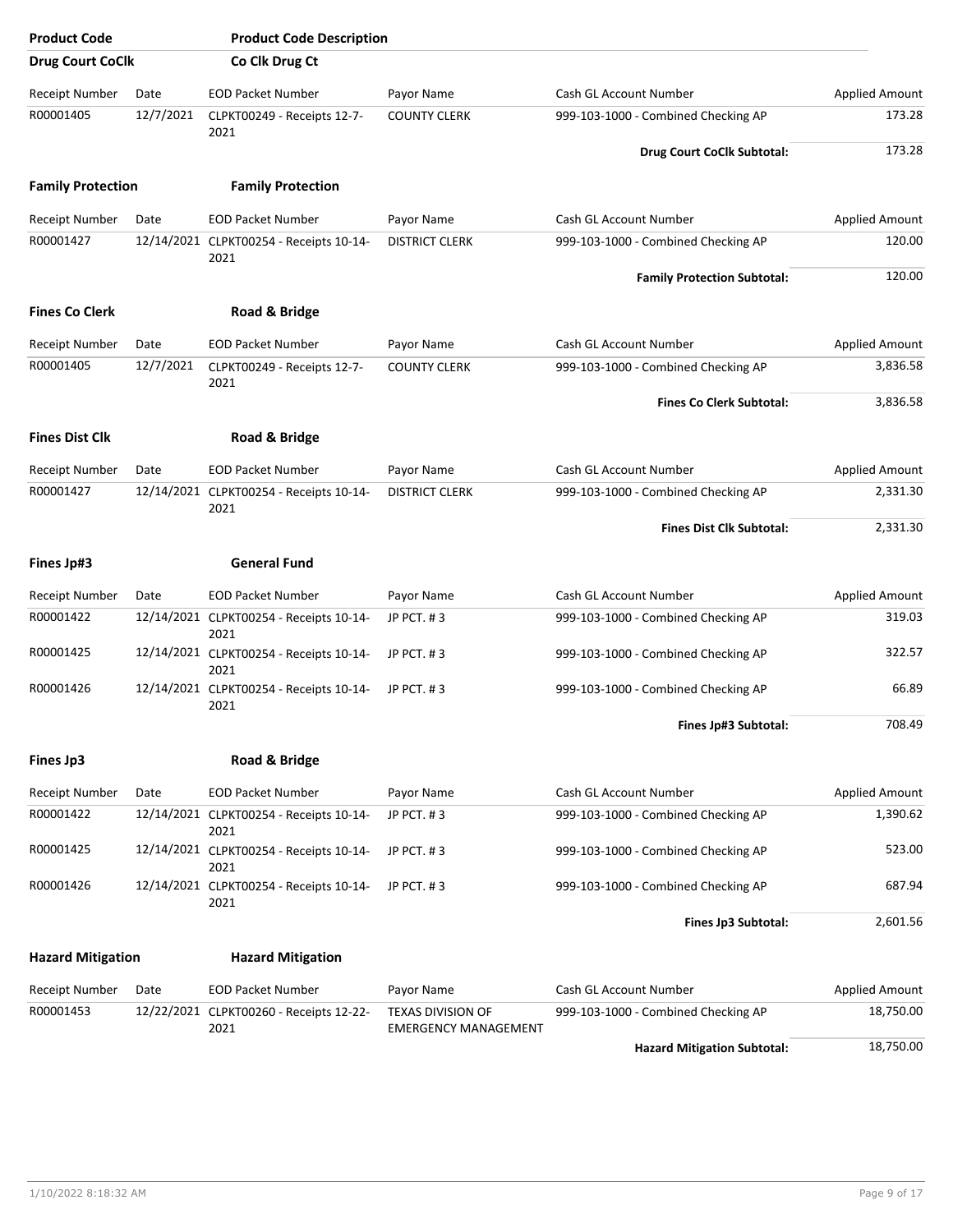| <b>Product Code</b>         |           | <b>Product Code Description</b>                 |                                            |                                     |                       |
|-----------------------------|-----------|-------------------------------------------------|--------------------------------------------|-------------------------------------|-----------------------|
| <b>Hickory Creek</b>        |           | Hickory Creek #7219149                          |                                            |                                     |                       |
| <b>Receipt Number</b>       | Date      | <b>EOD Packet Number</b>                        | Payor Name                                 | Cash GL Account Number              | <b>Applied Amount</b> |
| R00001461                   |           | 12/28/2021 CLPKT00261 - Receipts 12-28-<br>2021 | <b>DEPARTMENT OF</b><br><b>AGRICULTURE</b> | 999-103-1000 - Combined Checking AP | 6,200.00              |
|                             |           |                                                 |                                            | <b>Hickory Creek Subtotal:</b>      | 6,200.00              |
| <b>Image Fees</b>           |           | <b>Image Fees and copies</b>                    |                                            |                                     |                       |
| <b>Receipt Number</b>       | Date      | <b>EOD Packet Number</b>                        | Payor Name                                 | Cash GL Account Number              | <b>Applied Amount</b> |
| R00001440                   |           | 12/17/2021 CLPKT00257 - Receipts 12-17-<br>2021 | <b>FIDLAR TECHNOLOGIES</b>                 | 999-103-1000 - Combined Checking AP | 1,225.00              |
| R00001441                   |           | 12/17/2021 CLPKT00257 - Receipts 12-17-<br>2021 | FIDLAR TECHNOLOGIES                        | 999-103-1000 - Combined Checking AP | 685.00                |
|                             |           |                                                 |                                            | Image Fees Subtotal:                | 1,910.00              |
| <b>Interest</b>             |           | <b>Interest</b>                                 |                                            |                                     |                       |
| <b>Receipt Number</b>       | Date      | <b>EOD Packet Number</b>                        | Payor Name                                 | Cash GL Account Number              | <b>Applied Amount</b> |
| R00001405                   | 12/7/2021 | CLPKT00249 - Receipts 12-7-<br>2021             | <b>COUNTY CLERK</b>                        | 999-103-1000 - Combined Checking AP | 3.74                  |
|                             |           |                                                 |                                            | <b>Interest Subtotal:</b>           | 3.74                  |
| <b>Jail Pay Phone Commi</b> |           | <b>Jail Pay Phone Commi</b>                     |                                            |                                     |                       |
| <b>Receipt Number</b>       | Date      | <b>EOD Packet Number</b>                        | Payor Name                                 | Cash GL Account Number              | Applied Amount        |
| R00001384                   | 12/3/2021 | CLPKT00247 - Receipts 12-3-<br>2021             | <b>SECURUS</b>                             | 999-103-1000 - Combined Checking AP | 26,586.92             |
|                             |           |                                                 |                                            | Jail Pay Phone Commi Subtotal:      | 26,586.92             |
|                             |           |                                                 |                                            |                                     |                       |
| Jp#3 Fees                   |           | Jp#3 Fees                                       |                                            |                                     |                       |
| Receipt Number              | Date      | <b>EOD Packet Number</b>                        | Payor Name                                 | Cash GL Account Number              | <b>Applied Amount</b> |
| R00001422                   |           | 12/14/2021 CLPKT00254 - Receipts 10-14-<br>2021 | JP PCT. #3                                 | 999-103-1000 - Combined Checking AP | 985.04                |
| R00001425                   |           | 12/14/2021 CLPKT00254 - Receipts 10-14-<br>2021 | JP PCT. #3                                 | 999-103-1000 - Combined Checking AP | 552.14                |
| R00001426                   |           | 12/14/2021 CLPKT00254 - Receipts 10-14-<br>2021 | JP PCT. #3                                 | 999-103-1000 - Combined Checking AP | 860.08                |
|                             |           |                                                 |                                            | Jp#3 Fees Subtotal:                 | 2,397.26              |
| <b>Juror Reimb</b>          |           | <b>Juror Reimbursement</b>                      |                                            |                                     |                       |
| <b>Receipt Number</b>       | Date      | <b>EOD Packet Number</b>                        | Payor Name                                 | Cash GL Account Number              | <b>Applied Amount</b> |
| R00001383                   | 12/1/2021 | CLPKT00246 - Receipts 12-1-<br>2021             | COMPTROLLER - JUDICIARY<br><b>SECTION</b>  | 999-103-1000 - Combined Checking AP | 1,598.00              |
|                             |           |                                                 |                                            | Juror Reimb Subtotal:               | 1,598.00              |
| Just Ct Bldg Jp3            |           | Jp3                                             |                                            |                                     |                       |
| Receipt Number              | Date      | <b>EOD Packet Number</b>                        | Payor Name                                 | Cash GL Account Number              | Applied Amount        |
| R00001422                   |           | 12/14/2021 CLPKT00254 - Receipts 10-14-<br>2021 | JP PCT. #3                                 | 999-103-1000 - Combined Checking AP | 1.59                  |
|                             |           |                                                 |                                            | Just Ct Bldg Jp3 Subtotal:          | 1.59                  |
| Just Ct Tech Jp3            |           | Jp3                                             |                                            |                                     |                       |
| <b>Receipt Number</b>       | Date      | <b>EOD Packet Number</b>                        | Payor Name                                 | <b>Cash GL Account Number</b>       | <b>Applied Amount</b> |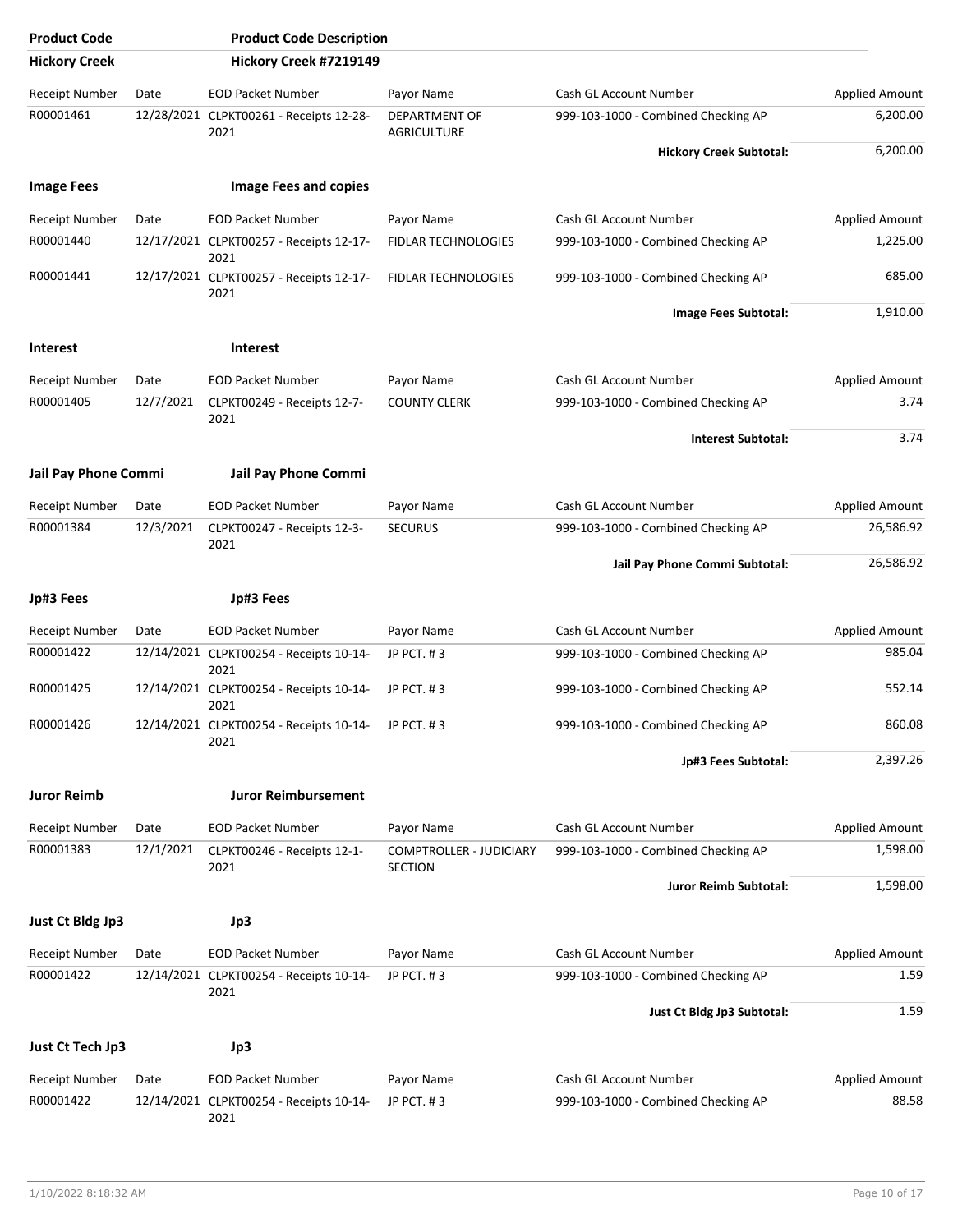| <b>Product Code</b>      |           | <b>Product Code Description</b>                 |                           |                                        |                       |
|--------------------------|-----------|-------------------------------------------------|---------------------------|----------------------------------------|-----------------------|
| R00001425                |           | 12/14/2021 CLPKT00254 - Receipts 10-14-<br>2021 | JP PCT. #3                | 999-103-1000 - Combined Checking AP    | 48.35                 |
| R00001426                |           | 12/14/2021 CLPKT00254 - Receipts 10-14-<br>2021 | JP PCT. #3                | 999-103-1000 - Combined Checking AP    | 67.45                 |
|                          |           |                                                 |                           | Just Ct Tech Jp3 Subtotal:             | 204.38                |
| <b>Juv Prob Fees</b>     |           | <b>Juv Prob Fees</b>                            |                           |                                        |                       |
| <b>Receipt Number</b>    | Date      | <b>EOD Packet Number</b>                        | Payor Name                | Cash GL Account Number                 | <b>Applied Amount</b> |
| R00001417                |           | 12/14/2021 CLPKT00254 - Receipts 10-14-<br>2021 | <b>JUVENILE PROBATION</b> | 891-103-1870 - CASH-JUVENILE PROBATION | 10.00                 |
| R00001455                |           | 12/22/2021 CLPKT00260 - Receipts 12-22-<br>2021 | <b>JUVENILE PROBATION</b> | 891-103-1870 - CASH-JUVENILE PROBATION | 20.00                 |
|                          |           |                                                 |                           | <b>Juv Prob Fees Subtotal:</b>         | 30.00                 |
| Law Library              |           | <b>District Clerk</b>                           |                           |                                        |                       |
| <b>Receipt Number</b>    | Date      | <b>EOD Packet Number</b>                        | Payor Name                | Cash GL Account Number                 | <b>Applied Amount</b> |
| R00001427                |           | 12/14/2021 CLPKT00254 - Receipts 10-14-<br>2021 | <b>DISTRICT CLERK</b>     | 999-103-1000 - Combined Checking AP    | 700.00                |
|                          |           |                                                 |                           | Law Library Subtotal:                  | 700.00                |
| <b>Law Library CoClk</b> |           | <b>County Clerk</b>                             |                           |                                        |                       |
| Receipt Number           | Date      | <b>EOD Packet Number</b>                        | Payor Name                | Cash GL Account Number                 | <b>Applied Amount</b> |
| R00001405                | 12/7/2021 | CLPKT00249 - Receipts 12-7-<br>2021             | <b>COUNTY CLERK</b>       | 999-103-1000 - Combined Checking AP    | 560.00                |
|                          |           |                                                 |                           | Law Library CoClk Subtotal:            | 560.00                |
| <b>Local Court Costs</b> |           | <b>Local Court Costs</b>                        |                           |                                        |                       |
| <b>Receipt Number</b>    | Date      | <b>EOD Packet Number</b>                        | Payor Name                | Cash GL Account Number                 | Applied Amount        |
| R00001405                | 12/7/2021 | CLPKT00249 - Receipts 12-7-<br>2021             | <b>COUNTY CLERK</b>       | 999-103-1000 - Combined Checking AP    | 14.00                 |
| R00001422                |           | 12/14/2021 CLPKT00254 - Receipts 10-14-<br>2021 | JP PCT, #3                | 999-103-1000 - Combined Checking AP    | 164.00                |
| R00001425                |           | 12/14/2021 CLPKT00254 - Receipts 10-14-<br>2021 | JP PCT. #3                | 999-103-1000 - Combined Checking AP    | 59.86                 |
| R00001426                |           | 12/14/2021 CLPKT00254 - Receipts 10-14-<br>2021 | JP PCT. #3                | 999-103-1000 - Combined Checking AP    | 85.99                 |
| R00001427                |           | 12/14/2021 CLPKT00254 - Receipts 10-14-<br>2021 | <b>DISTRICT CLERK</b>     | 999-103-1000 - Combined Checking AP    | 694.84                |
|                          |           |                                                 |                           | <b>Local Court Costs Subtotal:</b>     | 1,018.69              |
| <b>Mixed Bev Gross</b>   |           | <b>Tax on Mixed Drinks</b>                      |                           |                                        |                       |
| <b>Receipt Number</b>    | Date      | <b>EOD Packet Number</b>                        | Payor Name                | Cash GL Account Number                 | Applied Amount        |
| R00001437                |           | 12/17/2021 CLPKT00257 - Receipts 12-17-<br>2021 | <b>COMPTROLLER</b>        | 999-103-1000 - Combined Checking AP    | 1,334.82              |
|                          |           |                                                 |                           | <b>Mixed Bev Gross Subtotal:</b>       | 1,334.82              |
| <b>Mixed Bev Sales</b>   |           | <b>Tax Of Mixed Drinks</b>                      |                           |                                        |                       |
| <b>Receipt Number</b>    | Date      | <b>EOD Packet Number</b>                        | Payor Name                | Cash GL Account Number                 | <b>Applied Amount</b> |
| R00001437                |           | 12/17/2021 CLPKT00257 - Receipts 12-17-<br>2021 | <b>COMPTROLLER</b>        | 999-103-1000 - Combined Checking AP    | 1,590.66              |
|                          |           |                                                 |                           | <b>Mixed Bev Sales Subtotal:</b>       | 1,590.66              |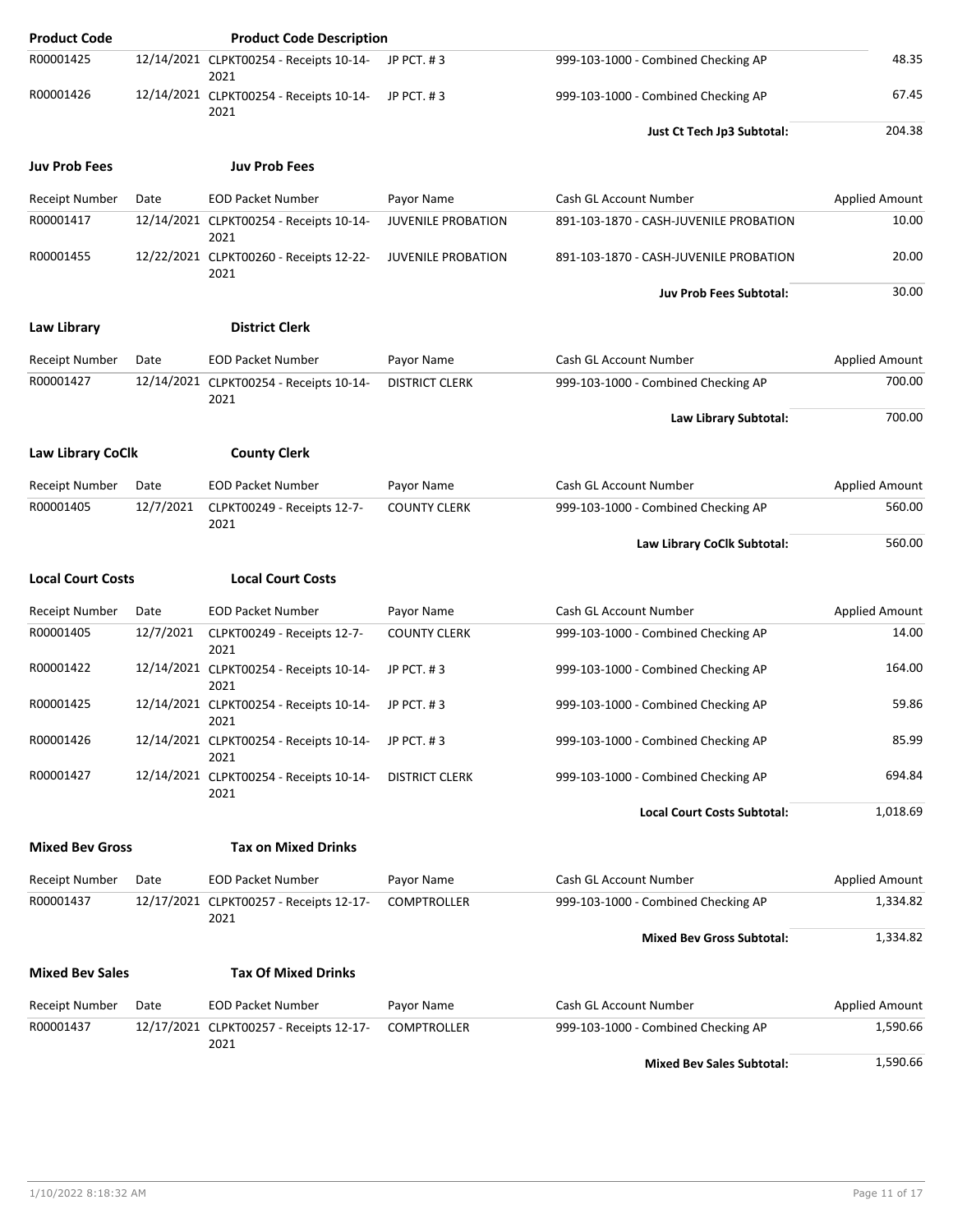| <b>Product Code</b>         |           | <b>Product Code Description</b>                 |                       |                                       |                       |
|-----------------------------|-----------|-------------------------------------------------|-----------------------|---------------------------------------|-----------------------|
| Probate Jdg Ed              |           | <b>County Clerk</b>                             |                       |                                       |                       |
| Receipt Number              | Date      | <b>EOD Packet Number</b>                        | Payor Name            | Cash GL Account Number                | <b>Applied Amount</b> |
| R00001405                   | 12/7/2021 | CLPKT00249 - Receipts 12-7-<br>2021             | <b>COUNTY CLERK</b>   | 999-103-1000 - Combined Checking AP   | 70.00                 |
|                             |           |                                                 |                       | Probate Jdg Ed Subtotal:              | 70.00                 |
| <b>Records Archive</b>      |           | <b>District Court</b>                           |                       |                                       |                       |
| <b>Receipt Number</b>       | Date      | <b>EOD Packet Number</b>                        | Payor Name            | Cash GL Account Number                | <b>Applied Amount</b> |
| R00001427                   |           | 12/14/2021 CLPKT00254 - Receipts 10-14-<br>2021 | <b>DISTRICT CLERK</b> | 999-103-1000 - Combined Checking AP   | 230.00                |
|                             |           |                                                 |                       | <b>Records Archive Subtotal:</b>      | 230.00                |
| <b>Records Archive CoCl</b> |           | <b>Records Archive Co Clk</b>                   |                       |                                       |                       |
| <b>Receipt Number</b>       | Date      | <b>EOD Packet Number</b>                        | Payor Name            | Cash GL Account Number                | <b>Applied Amount</b> |
| R00001405                   | 12/7/2021 | CLPKT00249 - Receipts 12-7-<br>2021             | <b>COUNTY CLERK</b>   | 999-103-1000 - Combined Checking AP   | 8,330.00              |
|                             |           |                                                 |                       | <b>Records Archive CoCl Subtotal:</b> | 8,330.00              |
| <b>Records Management</b>   |           | <b>Dist Clerk Rec Mgt</b>                       |                       |                                       |                       |
| <b>Receipt Number</b>       | Date      | <b>EOD Packet Number</b>                        | Payor Name            | Cash GL Account Number                | <b>Applied Amount</b> |
| R00001427                   |           | 12/14/2021 CLPKT00254 - Receipts 10-14-<br>2021 | <b>DISTRICT CLERK</b> | 999-103-1000 - Combined Checking AP   | 242.70                |
|                             |           |                                                 |                       | <b>Records Management Subtotal:</b>   | 242.70                |
| <b>Records Mgt Co Clk</b>   |           | <b>County Clerk</b>                             |                       |                                       |                       |
| <b>Receipt Number</b>       | Date      | <b>EOD Packet Number</b>                        | Payor Name            | Cash GL Account Number                | Applied Amount        |
| R00001405                   | 12/7/2021 | CLPKT00249 - Receipts 12-7-<br>2021             | <b>COUNTY CLERK</b>   | 999-103-1000 - Combined Checking AP   | 375.02                |
|                             |           |                                                 |                       | Records Mgt Co Clk Subtotal:          | 375.02                |
| <b>Refunds R&amp;B 3</b>    |           | <b>Refunds R&amp;B 3</b>                        |                       |                                       |                       |
| Receipt Number              | Date      | <b>EOD Packet Number</b>                        | Payor Name            | Cash GL Account Number                | <b>Applied Amount</b> |
| R00001456                   |           | 12/22/2021 CLPKT00260 - Receipts 12-22-<br>2021 | PARIS CHEV. BUICK GMC | 999-103-1000 - Combined Checking AP   | 70.00                 |
|                             |           |                                                 |                       | Refunds R&B 3 Subtotal:               | 70.00                 |
| <b>Reimb of Materials 4</b> |           | <b>Reimb of Materials 4</b>                     |                       |                                       |                       |
| <b>Receipt Number</b>       | Date      | <b>EOD Packet Number</b>                        | Payor Name            | Cash GL Account Number                | <b>Applied Amount</b> |
| R00001454                   |           | 12/22/2021 CLPKT00260 - Receipts 12-22-<br>2021 | <b>STACIE GARCIA</b>  | 999-103-1000 - Combined Checking AP   | 1,000.00              |
|                             |           |                                                 |                       | <b>Reimb of Materials 4 Subtotal:</b> | 1,000.00              |
| Rent                        |           | <b>Rent Verizon Tower</b>                       |                       |                                       |                       |
| Receipt Number              | Date      | <b>EOD Packet Number</b>                        | Payor Name            | Cash GL Account Number                | <b>Applied Amount</b> |
| R00001451                   |           | 12/22/2021 CLPKT00260 - Receipts 12-22-<br>2021 | AMERICAN TOWER        | 999-103-1000 - Combined Checking AP   | 1,064.61              |
|                             |           |                                                 |                       | <b>Rent Subtotal:</b>                 | 1,064.61              |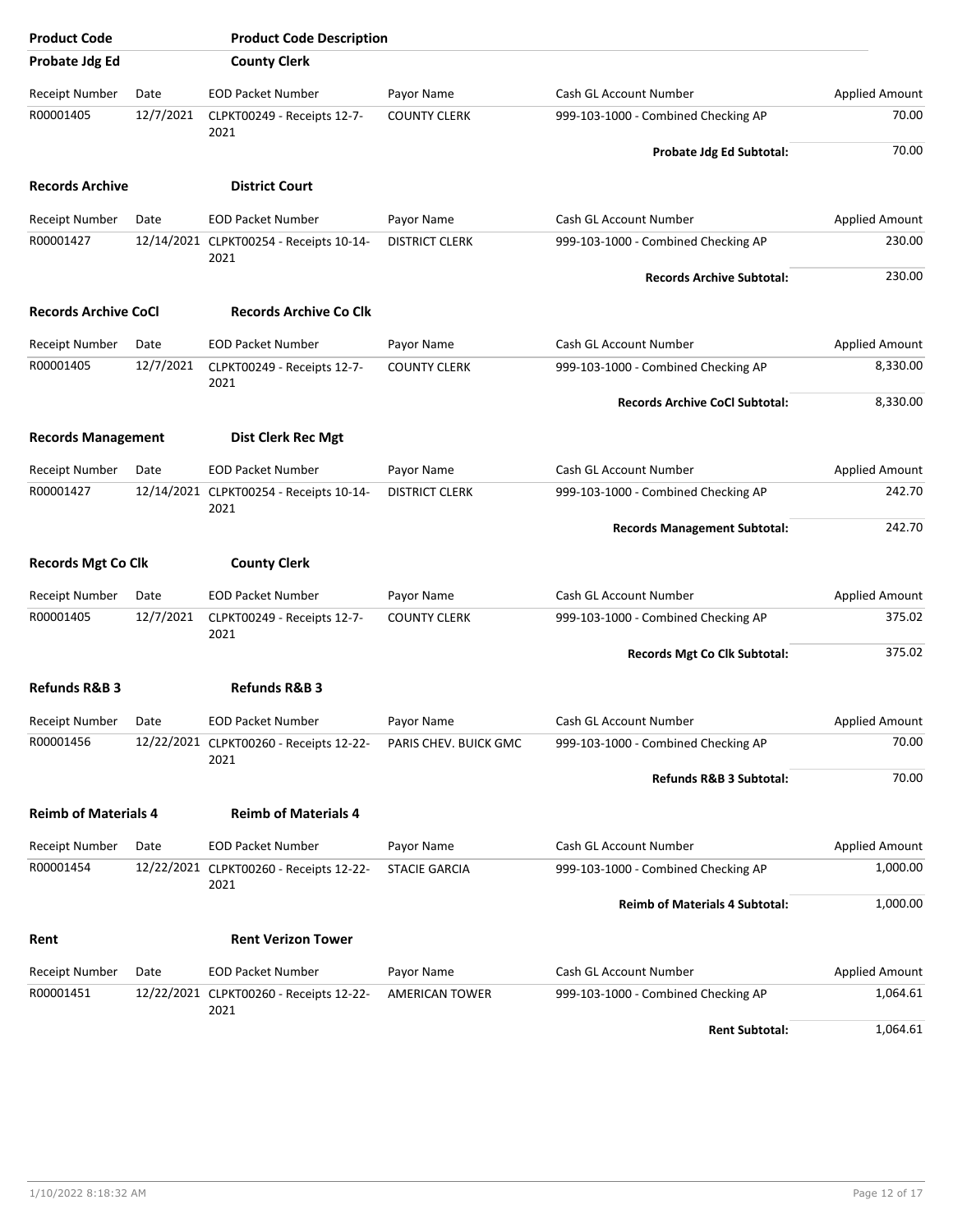| <b>Product Code</b>        |           | <b>Product Code Description</b>                 |                              |                                                               |                       |
|----------------------------|-----------|-------------------------------------------------|------------------------------|---------------------------------------------------------------|-----------------------|
| Sale of Recycl R&B 4       |           | <b>Recycled Mat. R&amp;B 4</b>                  |                              |                                                               |                       |
| <b>Receipt Number</b>      | Date      | <b>EOD Packet Number</b>                        | Payor Name                   | Cash GL Account Number                                        | <b>Applied Amount</b> |
| R00001403                  | 12/7/2021 | CLPKT00249 - Receipts 12-7-                     |                              | NORTH STAR RECYCLING, LLC 999-103-1000 - Combined Checking AP | 989.50                |
|                            |           | 2021                                            |                              | Sale of Recycl R&B 4 Subtotal:                                | 989.50                |
| <b>Sales Tax</b>           |           | <b>Sales Tax</b>                                |                              |                                                               |                       |
| Receipt Number             | Date      | <b>EOD Packet Number</b>                        | Payor Name                   | Cash GL Account Number                                        | <b>Applied Amount</b> |
| R00001414                  |           | 12/10/2021 CLPKT00252 - Receipts 12-10-         | <b>COMPTROLLER</b>           | 999-103-1000 - Combined Checking AP                           | 148,011.22            |
|                            |           | 2021                                            |                              | <b>Sales Tax Subtotal:</b>                                    | 148,011.22            |
| Sewage Permits/Insp.       |           | Sewage Permits/Insp.                            |                              |                                                               |                       |
| Receipt Number             | Date      | <b>EOD Packet Number</b>                        | Payor Name                   | Cash GL Account Number                                        | <b>Applied Amount</b> |
| R00001424                  |           | 12/14/2021 CLPKT00254 - Receipts 10-14-<br>2021 | ENVIRONMENTAL<br>DEVELOPMENT | 999-103-1000 - Combined Checking AP                           | 12,385.00             |
|                            |           |                                                 |                              | Sewage Permits/Insp. Subtotal:                                | 12,385.00             |
| <b>Sheriff Fees</b>        |           | <b>Sheriff Fees</b>                             |                              |                                                               |                       |
| Receipt Number             | Date      | <b>EOD Packet Number</b>                        | Payor Name                   | Cash GL Account Number                                        | <b>Applied Amount</b> |
| R00001405                  | 12/7/2021 | CLPKT00249 - Receipts 12-7-<br>2021             | <b>COUNTY CLERK</b>          | 999-103-1000 - Combined Checking AP                           | 1,465.59              |
| R00001422                  |           | 12/14/2021 CLPKT00254 - Receipts 10-14-<br>2021 | JP PCT. #3                   | 999-103-1000 - Combined Checking AP                           | 97.04                 |
| R00001425                  |           | 12/14/2021 CLPKT00254 - Receipts 10-14-<br>2021 | JP PCT. #3                   | 999-103-1000 - Combined Checking AP                           | 10.00                 |
| R00001426                  |           | 12/14/2021 CLPKT00254 - Receipts 10-14-<br>2021 | JP PCT. #3                   | 999-103-1000 - Combined Checking AP                           | 10.00                 |
| R00001427                  |           | 12/14/2021 CLPKT00254 - Receipts 10-14-<br>2021 | <b>DISTRICT CLERK</b>        | 999-103-1000 - Combined Checking AP                           | 739.88                |
|                            |           |                                                 |                              | <b>Sheriff Fees Subtotal:</b>                                 | 2,322.51              |
| <b>Specialty Court</b>     |           | <b>Dist Clk Specialty Court</b>                 |                              |                                                               |                       |
| <b>Receipt Number</b>      | Date      | <b>EOD Packet Number</b>                        | Payor Name                   | Cash GL Account Number                                        | <b>Applied Amount</b> |
| R00001427                  |           | 12/14/2021 CLPKT00254 - Receipts 10-14-<br>2021 | <b>DISTRICT CLERK</b>        | 999-103-1000 - Combined Checking AP                           | 32.36                 |
|                            |           |                                                 |                              | <b>Specialty Court Subtotal:</b>                              | 32.36                 |
| <b>Specialty Ct Co Clk</b> |           | Co Clk Specialty Ct                             |                              |                                                               |                       |
| <b>Receipt Number</b>      | Date      | <b>EOD Packet Number</b>                        | Payor Name                   | Cash GL Account Number                                        | <b>Applied Amount</b> |
| R00001405                  | 12/7/2021 | CLPKT00249 - Receipts 12-7-                     | <b>COUNTY CLERK</b>          | 999-103-1000 - Combined Checking AP                           | 168.59                |
|                            |           | 2021                                            |                              | <b>Specialty Ct Co Clk Subtotal:</b>                          | 168.59                |
| <b>Subdivision</b>         |           | <b>Subdivision Fees</b>                         |                              |                                                               |                       |
| <b>Receipt Number</b>      | Date      | <b>EOD Packet Number</b>                        | Payor Name                   | Cash GL Account Number                                        | <b>Applied Amount</b> |
| R00001439                  |           | 12/17/2021 CLPKT00257 - Receipts 12-17-         | <b>ALICE MA</b>              | 999-103-1000 - Combined Checking AP                           | 250.00                |
|                            |           | 2021                                            |                              | <b>Subdivision Subtotal:</b>                                  | 250.00                |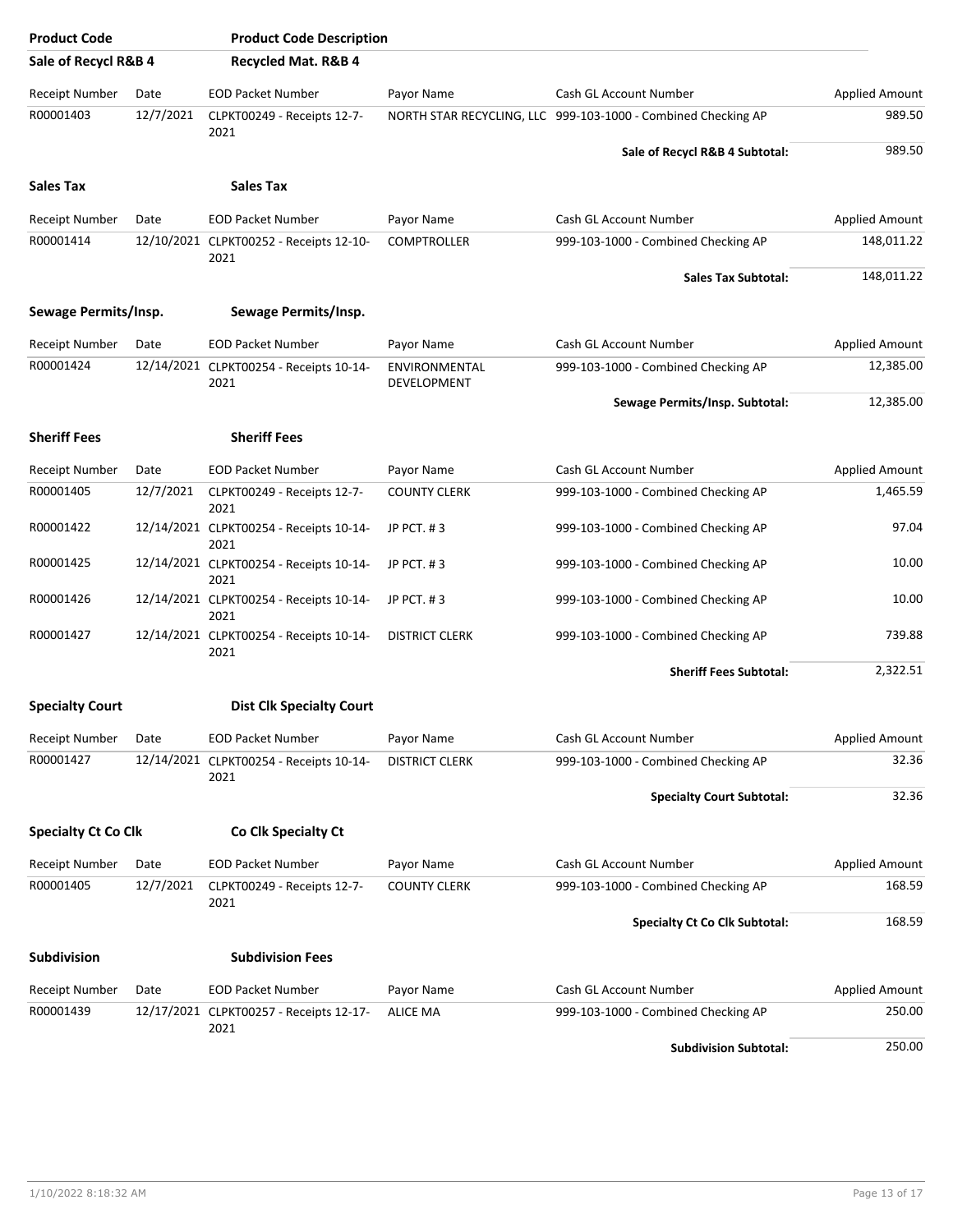| <b>Product Code</b>       |           | <b>Product Code Description</b>                          |                       |                                                               |                       |
|---------------------------|-----------|----------------------------------------------------------|-----------------------|---------------------------------------------------------------|-----------------------|
| <b>Tax Abatement</b>      |           | <b>Tax Abatement</b>                                     |                       |                                                               |                       |
| <b>Receipt Number</b>     | Date      | <b>EOD Packet Number</b>                                 | Payor Name            | Cash GL Account Number                                        | <b>Applied Amount</b> |
| R00001418                 |           | 12/14/2021 CLPKT00254 - Receipts 10-14-<br>2021          | TENANT, LLC           | CYPRESS CREEK TEXAS SPLAR 999-103-1000 - Combined Checking AP | 17,300.00             |
|                           |           |                                                          |                       | <b>Tax Abatement Subtotal:</b>                                | 17,300.00             |
| <b>Tax Certificates</b>   |           | <b>Tax Certificates</b>                                  |                       |                                                               |                       |
| <b>Receipt Number</b>     | Date      | <b>EOD Packet Number</b>                                 | Payor Name            | Cash GL Account Number                                        | <b>Applied Amount</b> |
| R00001386                 | 12/3/2021 | CLPKT00247 - Receipts 12-3-<br>2021                      | APPRAISAL DISTRICT    | 999-103-1000 - Combined Checking AP                           | 199.94                |
| R00001415                 |           | 12/13/2021 CLPKT00253 - Receipts 12-13-<br>2021          | APPRAISAL DISTRICT    | 999-103-1000 - Combined Checking AP                           | 10.00                 |
| R00001438                 |           | 12/17/2021 CLPKT00257 - Receipts 12-17-<br>2021          | APPRAISAL DISTRICT    | 999-103-1000 - Combined Checking AP                           | 946.42                |
|                           |           |                                                          |                       | <b>Tax Certificates Subtotal:</b>                             | 1,156.36              |
| <b>Technology</b>         |           | <b>County &amp; District Court</b>                       |                       |                                                               |                       |
| <b>Receipt Number</b>     | Date      | <b>EOD Packet Number</b>                                 | Payor Name            | Cash GL Account Number                                        | <b>Applied Amount</b> |
| R00001427                 |           | 12/14/2021 CLPKT00254 - Receipts 10-14-<br>2021          | <b>DISTRICT CLERK</b> | 999-103-1000 - Combined Checking AP                           | 52.90                 |
|                           |           |                                                          |                       | <b>Technology Subtotal:</b>                                   | 52.90                 |
| <b>Technology Co.Clk.</b> |           | <b>County &amp; District Court</b>                       |                       |                                                               |                       |
| <b>Receipt Number</b>     | Date      | <b>EOD Packet Number</b>                                 | Payor Name            | Cash GL Account Number                                        | Applied Amount        |
| R00001405                 | 12/7/2021 | CLPKT00249 - Receipts 12-7-<br>2021                      | <b>COUNTY CLERK</b>   | 999-103-1000 - Combined Checking AP                           | 72.51                 |
|                           |           |                                                          |                       | <b>Technology Co.Clk. Subtotal:</b>                           | 72.51                 |
| TJJD                      |           | <b>Refunds &amp; Miscellaneous</b>                       |                       |                                                               |                       |
| <b>Receipt Number</b>     | Date      | <b>EOD Packet Number</b>                                 | Payor Name            | Cash GL Account Number                                        | Applied Amount        |
| R00001385                 | 12/3/2021 | CLPKT00247 - Receipts 12-3-<br>2021                      | T.J.J.D.              | 890-103-9950 - CASH LOCAL FUNDING FY 2022                     | 3,362.88              |
| R00001458                 |           | 12/28/2021 CLPKT00261 - Receipts 12-28- T.J.J.D.<br>2021 |                       | 890-103-9950 - CASH LOCAL FUNDING FY 2022                     | 8,929.40              |
|                           |           |                                                          |                       | <b>TJJD Subtotal:</b>                                         | 12,292.28             |
| <b>TJJD Basic</b>         |           | <b>Basic</b>                                             |                       |                                                               |                       |
| Receipt Number            | Date      | <b>EOD Packet Number</b>                                 | Payor Name            | Cash GL Account Number                                        | Applied Amount        |
| R00001444                 |           | 12/21/2021 CLPKT00259 - Receipts 12-21-<br>2021          | T.J.J.D.              | 890-103-9930 - CASH-BASIC PROBATION<br>SUPERVISION            | 11,587.00             |
|                           |           |                                                          |                       | <b>TJJD Basic Subtotal:</b>                                   | 11,587.00             |
| <b>TJJD Comm Div</b>      |           | <b>Comm Div</b>                                          |                       |                                                               |                       |
| <b>Receipt Number</b>     | Date      | <b>EOD Packet Number</b>                                 | Payor Name            | Cash GL Account Number                                        | <b>Applied Amount</b> |
| R00001444                 |           | 12/21/2021 CLPKT00259 - Receipts 12-21-<br>2021          | T.J.J.D.              | 890-103-9970 - CASH-COMMITMENT DIVERSION                      | 834.00                |
|                           |           |                                                          |                       | <b>TJJD Comm Div Subtotal:</b>                                | 834.00                |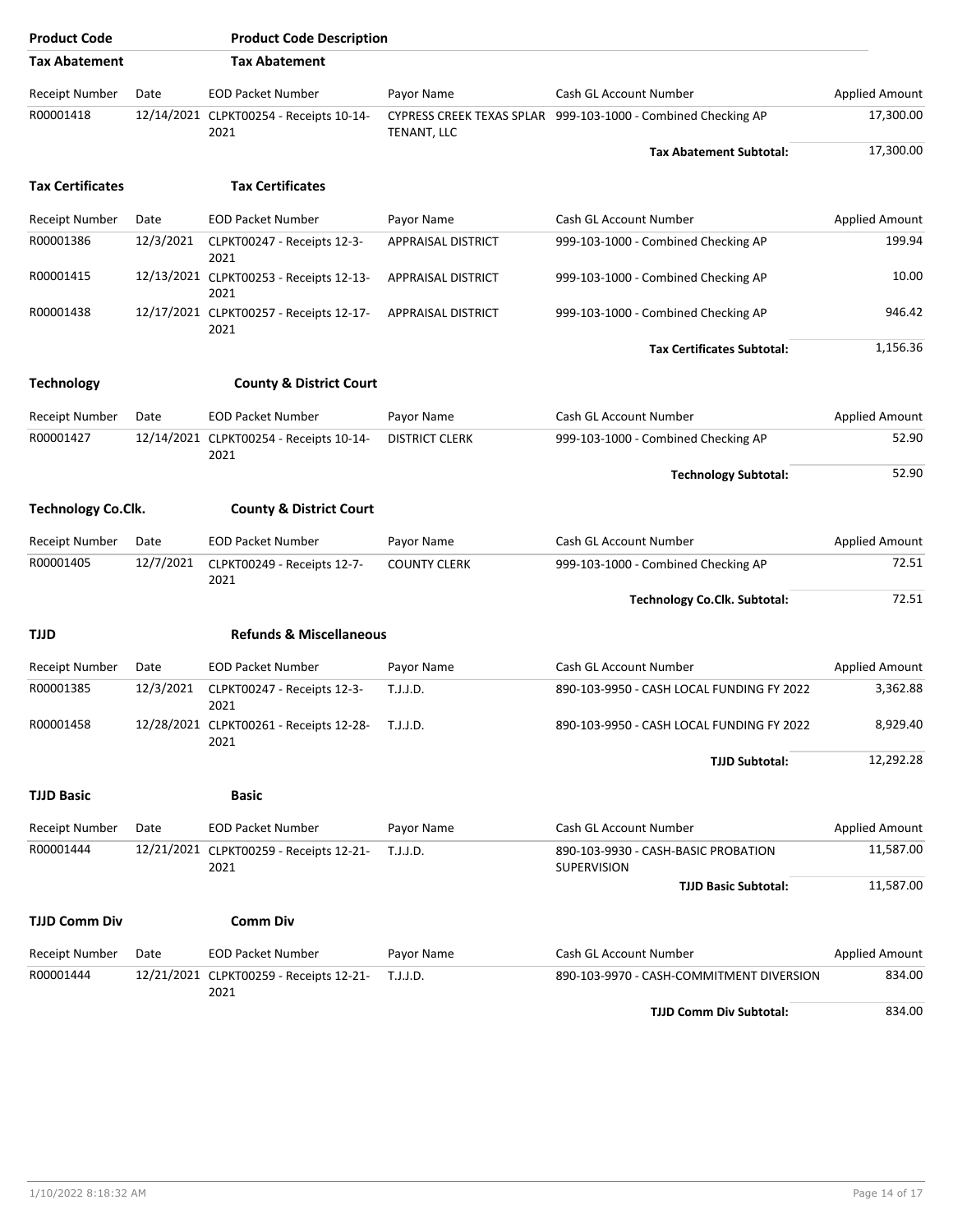| <b>Product Code</b>       |           | <b>Product Code Description</b>                 |                                                         |                                           |                       |
|---------------------------|-----------|-------------------------------------------------|---------------------------------------------------------|-------------------------------------------|-----------------------|
| <b>TJJD Comm Prog</b>     |           | <b>Comm Prog</b>                                |                                                         |                                           |                       |
| <b>Receipt Number</b>     | Date      | <b>EOD Packet Number</b>                        | Payor Name                                              | Cash GL Account Number                    | <b>Applied Amount</b> |
| R00001444                 |           | 12/21/2021 CLPKT00259 - Receipts 12-21-<br>2021 | T.J.J.D.                                                | 890-103-9940 - CASH-COMMUNITY PROGRAMS    | 6,250.00              |
|                           |           |                                                 |                                                         | <b>TJJD Comm Prog Subtotal:</b>           | 6,250.00              |
| <b>TJJD Mental Health</b> |           | <b>Mental Health</b>                            |                                                         |                                           |                       |
| <b>Receipt Number</b>     | Date      | <b>EOD Packet Number</b>                        | Payor Name                                              | Cash GL Account Number                    |                       |
| R00001444                 |           | 12/21/2021 CLPKT00259 - Receipts 12-21-<br>2021 | 890-103-9980 - CASH-MENTAL HEALTH SERVICES<br>T.J.J.D.  |                                           | 895.00                |
|                           |           |                                                 |                                                         | <b>TJJD Mental Health Subtotal:</b>       | 895.00                |
| <b>TJJD PPA</b>           |           | <b>PPA</b>                                      |                                                         |                                           |                       |
| <b>Receipt Number</b>     | Date      | <b>EOD Packet Number</b>                        | Payor Name                                              | Cash GL Account Number                    | <b>Applied Amount</b> |
| R00001444                 |           | 12/21/2021 CLPKT00259 - Receipts 12-21-<br>2021 | T.J.J.D.                                                | 890-103-9960 - CASH-PRE/POST ADJUDICATION | 364.00                |
|                           |           |                                                 |                                                         | <b>TJJD PPA Subtotal:</b>                 | 364.00                |
| <b>Toll Collections</b>   |           | <b>Toll Collections</b>                         |                                                         |                                           |                       |
| Receipt Number            | Date      | <b>EOD Packet Number</b>                        | Payor Name                                              | Cash GL Account Number                    | Applied Amount        |
| R00001416                 |           | 12/13/2021 CLPKT00253 - Receipts 12-13-<br>2021 | <b>NTTA</b>                                             | 999-103-1000 - Combined Checking AP       |                       |
|                           |           |                                                 |                                                         | <b>Toll Collections Subtotal:</b>         | 225.32                |
| <b>Utilities Reimb</b>    |           | <b>Utilities Reimb</b>                          |                                                         |                                           |                       |
| <b>Receipt Number</b>     | Date      | <b>EOD Packet Number</b>                        | Payor Name                                              | Cash GL Account Number                    | <b>Applied Amount</b> |
| R00001406                 | 12/8/2021 | CLPKT00250 - Receipts 12-8-<br>2021             | <b>HEALTH &amp; HUMAN SERVICES</b><br><b>COMMISSION</b> | 999-103-1000 - Combined Checking AP       | 955.60                |
|                           |           |                                                 |                                                         | <b>Utilities Reimb Subtotal:</b>          | 955.60                |
| <b>Veterans Court</b>     |           | <b>Program Fee</b>                              |                                                         |                                           |                       |
| Receipt Number            | Date      | <b>EOD Packet Number</b>                        | Payor Name                                              | Cash GL Account Number                    | <b>Applied Amount</b> |
| R00001402                 | 12/7/2021 | CLPKT00249 - Receipts 12-7-<br>2021             | <b>FANNIN COUNTY CSCD</b>                               | 999-103-1000 - Combined Checking AP       | 200.00                |
|                           |           |                                                 |                                                         | <b>Veterans Court Subtotal:</b>           | 200.00                |
| <b>Vital Stat CoClk</b>   |           | <b>County Clerk</b>                             |                                                         |                                           |                       |
| <b>Receipt Number</b>     | Date      | <b>EOD Packet Number</b>                        | Payor Name                                              | Cash GL Account Number                    | Applied Amount        |
| R00001405                 | 12/7/2021 | CLPKT00249 - Receipts 12-7-                     | <b>COUNTY CLERK</b>                                     | 999-103-1000 - Combined Checking AP       | 72.00                 |
|                           |           | 2021                                            |                                                         | <b>Vital Stat CoClk Subtotal:</b>         | 72.00                 |
|                           |           |                                                 |                                                         |                                           |                       |
| Zoning                    |           | <b>Zoning Application Fees</b>                  |                                                         |                                           |                       |
| Receipt Number            | Date      | <b>EOD Packet Number</b>                        | Payor Name                                              | Cash GL Account Number                    | Applied Amount        |
| R00001407                 | 12/8/2021 | CLPKT00250 - Receipts 12-8-<br>2021             | <b>CHRIS MONTGOMERY</b>                                 | 999-103-1000 - Combined Checking AP       | 350.00                |
| R00001419                 |           | 12/14/2021 CLPKT00254 - Receipts 10-14-<br>2021 | SOLON MONTANIO                                          | 999-103-1000 - Combined Checking AP       | 500.00                |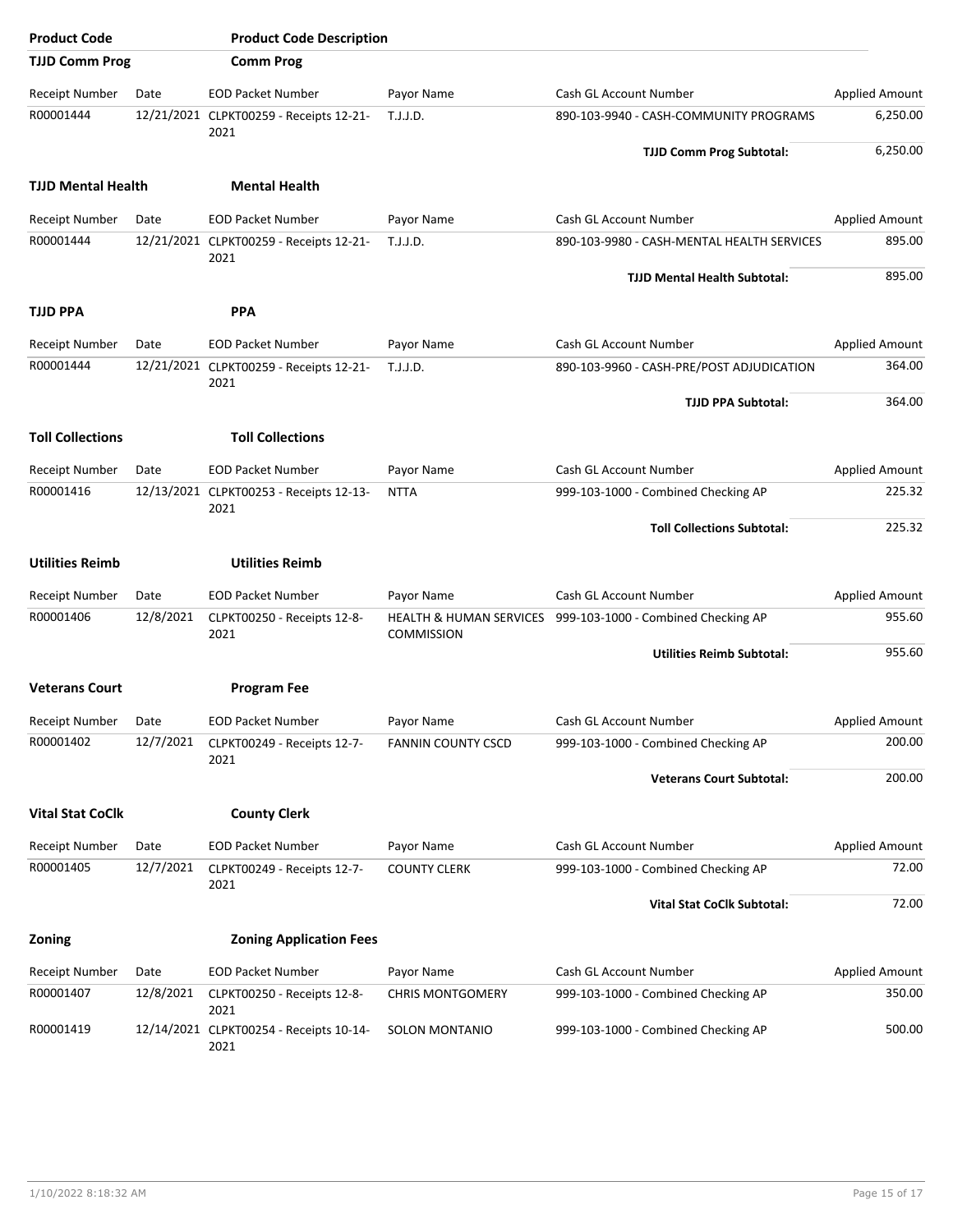| <b>Product Code</b> | <b>Product Code Description</b>                 |                       |                                     |                         |              |
|---------------------|-------------------------------------------------|-----------------------|-------------------------------------|-------------------------|--------------|
| R00001459           | 12/28/2021 CLPKT00261 - Receipts 12-28-<br>2021 | <b>MARTIN SANCHEZ</b> | 999-103-1000 - Combined Checking AP |                         | 350.00       |
|                     |                                                 |                       |                                     | <b>Zoning Subtotal:</b> | 1,200.00     |
|                     |                                                 |                       |                                     | <b>Grand Total:</b>     | 2,536,910.21 |